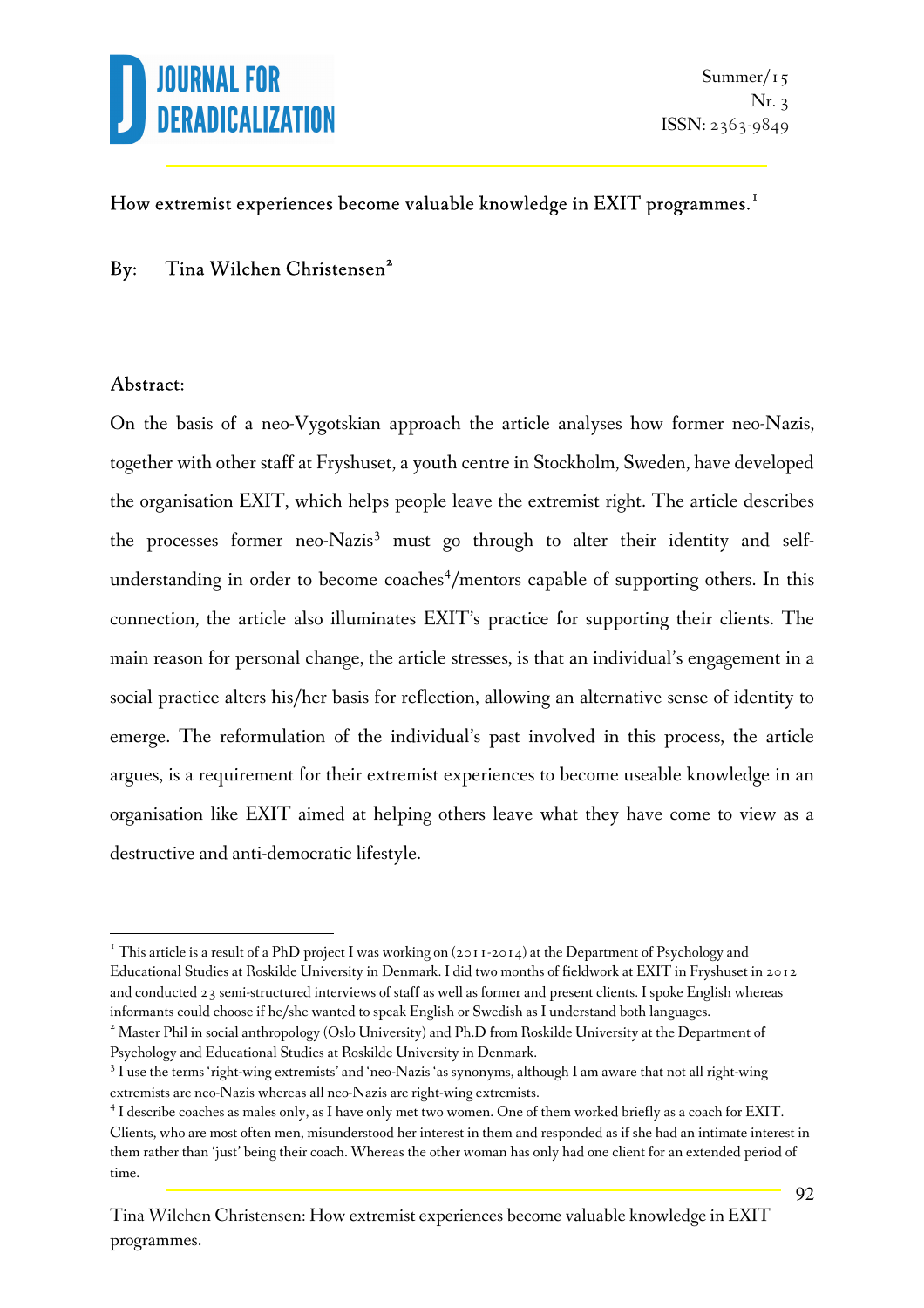

#### Introduction

*'It's difficult to change our thought patterns. Nobody questions that it's hard to stop smoking or lose weight. If you want to stop smoking, you can call and get help or if you get divorced, there is an understanding that it is hard and it takes time. But when it comes to stopping these things, stopping participating in the White Power Movement or a criminal gang, then it's like society believes that you just stop and that's that. Like it's just something bad you've been up to. People just don't realise how big a change it is. You may have to cut your contact with everybody that you have ever known and even though it has been in a bad context they're probably your friends; you had something at least, a sort of friend who knew your name. You must leave everything and then what's left of you? You don't really have an identity, you are exposed and so of course it takes time to change'* (field note of a conversation with a social counsellor at EXIT 2012).

Fryshuset (The Freezer House) is the name of a certain type of youth centre in Sweden, which is based on a vision of how to empower (marginalised) youngsters. Fryshuset is based in Stockholm, Gothenburg and Malmo and together the three centres offers 50 different projects, sports and cultural facilities. EXIT, an organisation supporting individuals leaving the extremist right, is one of the many social projects, NGOs and organisations linked together at Fryshuset in Stockholm and to its model for empowering young people. As EXIT's model for working with former right-wing extremists is linked to Fryshuset's vision, I will start the article by introducing the centre and its specific frame of reality. I argue that the experience the staff members of Fryshuset have gained from inviting (marginalised) youths to participate in the centre's activities, rather than excluding them, has provided the knowledge base for the establishment of EXIT. Using this argument as my point of departure I aim to show how EXIT has developed from Fryshuset and the cultural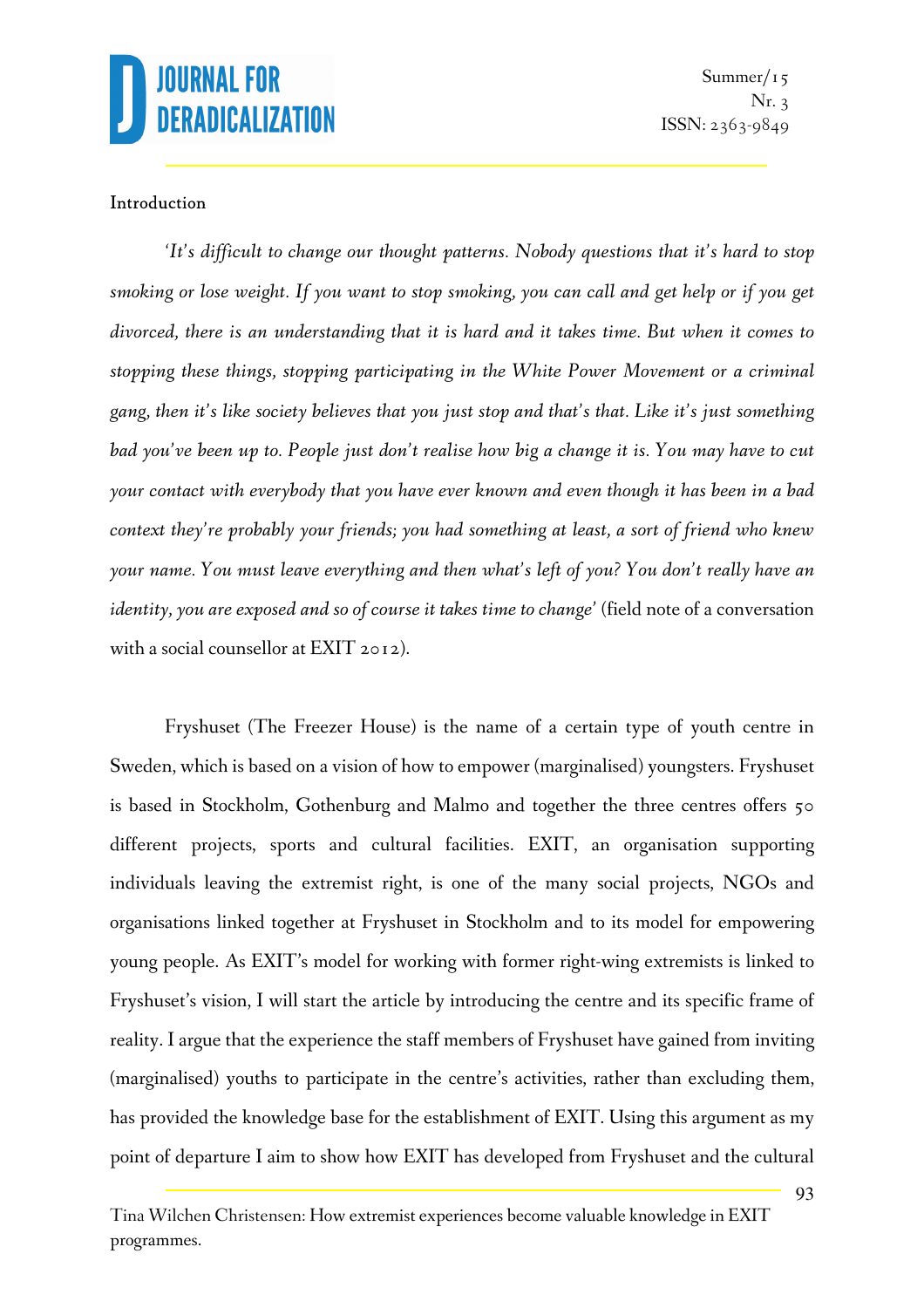knowledge anchored there. Today, EXIT's model for assisting what they describe as their *clients –* people in the process of leaving the extreme right – is to connect each of them to a *coach –* an employee with a past in the extremist right (Christensen 2013, 2014).

Next, I detail how the practice of EXIT has evolved to be able to support motivated clients in a further development of their social understanding and skills helping them leave the White Power Movement socially and mentally. Few of EXIT's clients become coaches, but for those who do, their participation in EXIT's daily practice, I argue, make them internalise the position as coach and establish a convergent identity. To conclude, I argue that former right-wing extremists must reinterpret their narrative of participation in the extremist right and self-understanding for their experiences to become useful knowledge in organisations supporting clients leaving an extremist group. First, I will introduce the theoretical perspective on which the article is based.

### Identity – the outcome of history-in-person and participation in a current social practice

The epistemological starting point of the article, anchored in social practice theory, is *that our identity is formed through engagement in socially produced and culturally constructed collective activities* (Holland et al. 1998). Identity is a concept that figuratively combines the personal world with the collective space of cultural forms and social relations, which constitute the resources people use in their identify formation process. Our present position is linked to our past in infinitive ways as one's history-in-person is the sediment from past experiences upon which one improvises, using the cultural resources available, in response to the subject position afforded one in the present. As there are no rules that direct our behaviour in specific social situations, improvisations are the impromptu actions that occur when our past, brought to the present as *habitus*, meets with a particular combination

Tina Wilchen Christensen: How extremist experiences become valuable knowledge in EXIT programmes.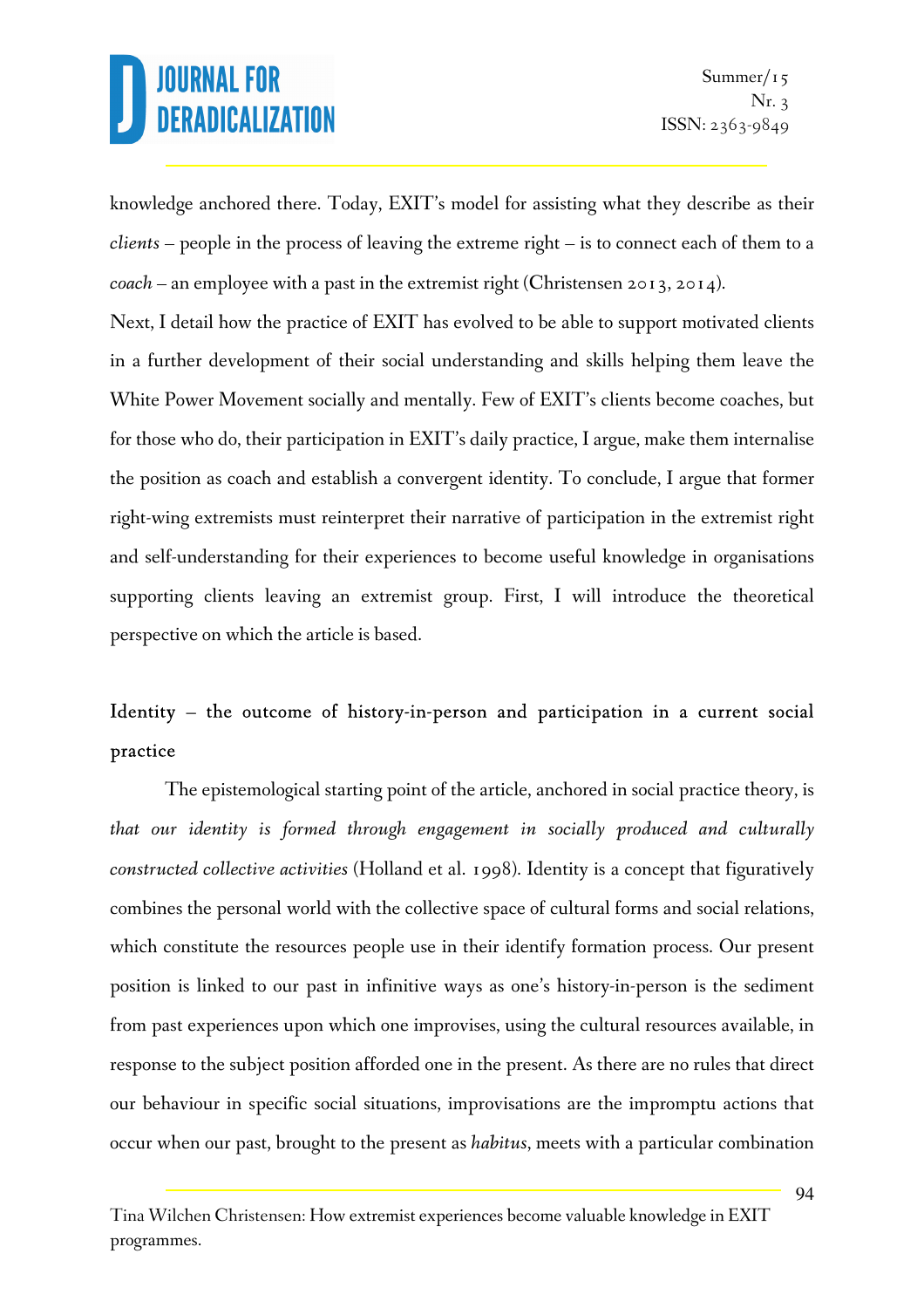of circumstances for which we have no set response (ibid.17-18). Such improvisations, from a cultural base and in response to the subject position offered in situ, are, when taken up as symbols, potential beginnings of an altered subjectivity and identity (ibid. 18). Improvisation becomes the basis for a reformed subjectivity as identity formation moves through improvisation, conflict, embodiment and dialogue in social and historical times or *figured worlds*.

Building on Vygotsky and his conceptualisation of the process of 'semiotic mediation', Holland et al. (1998) have created a theory in which developing voluntary control over behaviour by mediating cultural devices allows humans to escape enslavement to the stimuli they happen to encounter. They do so through the active construction and use of symbols. As humans can modify the stimulus value of the environment to their own mental states (ibid. 35), possible mediating devices emerge. A typical mediating device is constructed by assigning meaning to an object or behaviour. Mediating devices develop within a locus of social activity – a place in the social world – which identifies and organises them, at first in the development of a mediated complex of thought and feeling. Mediating devices may be tangible and used voluntarily and consciously: a word said to oneself to encourage oneself to act or a chart that one consults to know what to do next in a work routine. Repeated experience with the tangible device may eventually become unnecessary and its function may be 'internalised'. This vision emphasises that identities are improvised in the flow of activity within specific social situations from the cultural resources at hand that situate identity in collectively formed activities or what is called *figured worlds* (ibid. 40).

Figured worlds are historical phenomena to which we are recruited or into which we enter and which develop through our participation. A figured world is a socially and culturally constructed realm of interpretation in which particular characters and actors are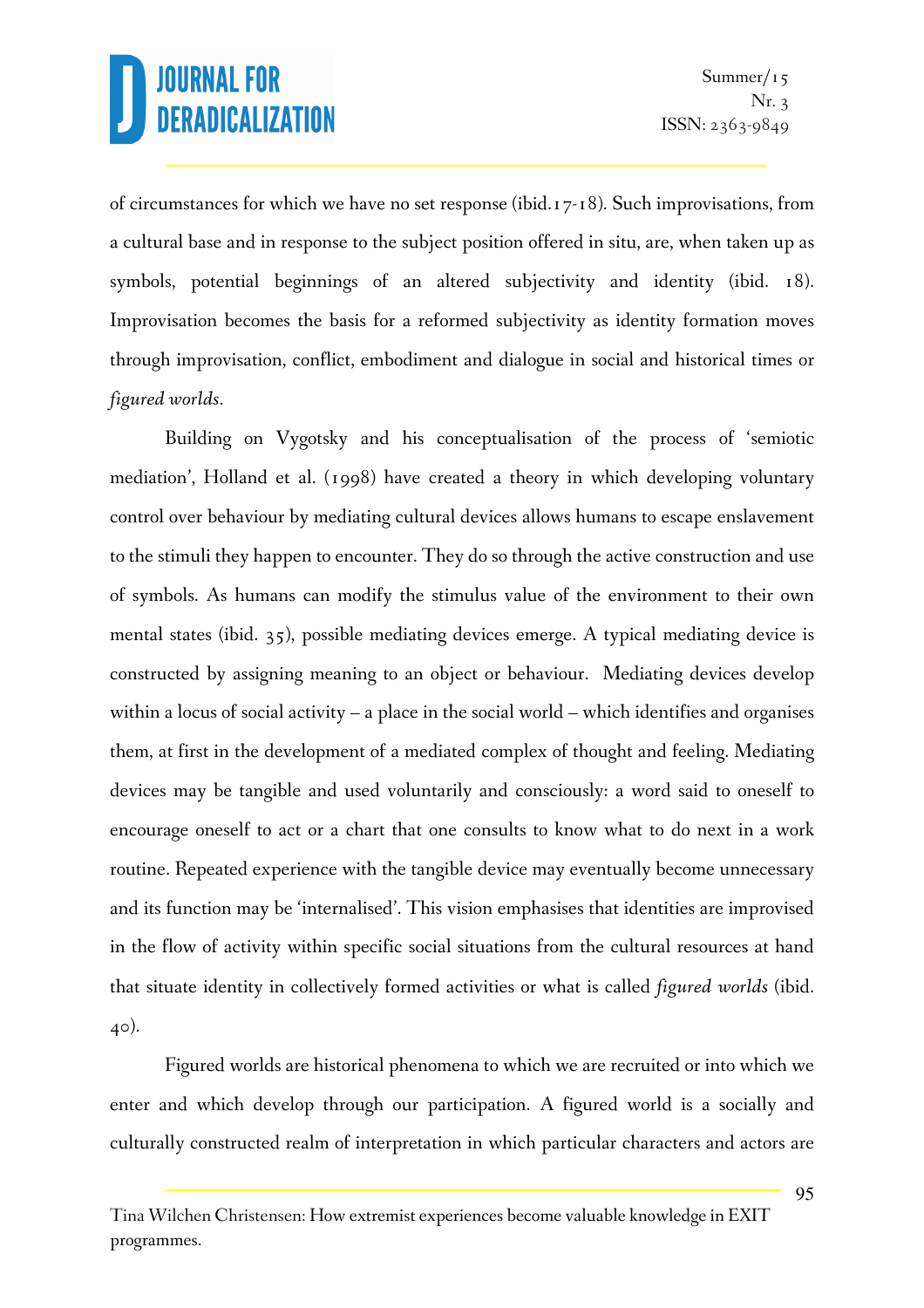recognised, significance is assigned to certain acts and particular outcomes are valued over others (ibid. 52). Figured worlds rely upon artefacts as mediators in human action, as 'psychological tools'. They are the means by which figured worlds are evoked, collectively developed, individually learned and made, socially and personally. Hence they assume both a material and an ideal or conceptual aspect, an intentionality whose substance is embedded in the figured world of their use. Therefore identity in this text is regarded as a sign of a self in practice and not as sign of a self in essence (ibid. 29). The identities we gain within figured worlds are thus specific historical developments, which have emerged through continued participation in the positions defined by the social organisation of activity in those worlds (ibid. 41-42).They are characteristics of humans and societies. The concept of figured worlds thus provides a means to conceptualise subjectivities, consciousness and agency, persons (and collective agents) as they are formed in practice. It also provides the terms for answering the conundrum of personal agency (ibid. 41-42).

Fryshuset is a place in the social world that has come into existence through certain people's activities. Fryshuset is characterised by a socially and culturally constructed realm of interpretation in which particular characters and actors are recognised, significance is assigned to certain acts, and particular outcomes are valued over others (ibid. 52). Therefore, I argue that people engaged in Fryshuset also become part of Fryshuset's figured world, as the centre is perceived through a particular frame of interpretation among staff and others involved in the centre.

Through participation and an emotional attachment to the figured world of Fryshuset, the client-coaches come to envision a new world of human relations, find a stance that has not previously been open to them in their daily lives and develop a different perspective on themselves and their lives. They achieve their standpoint only by submitting themselves to another set of cultural forms that have their own peculiar limitations and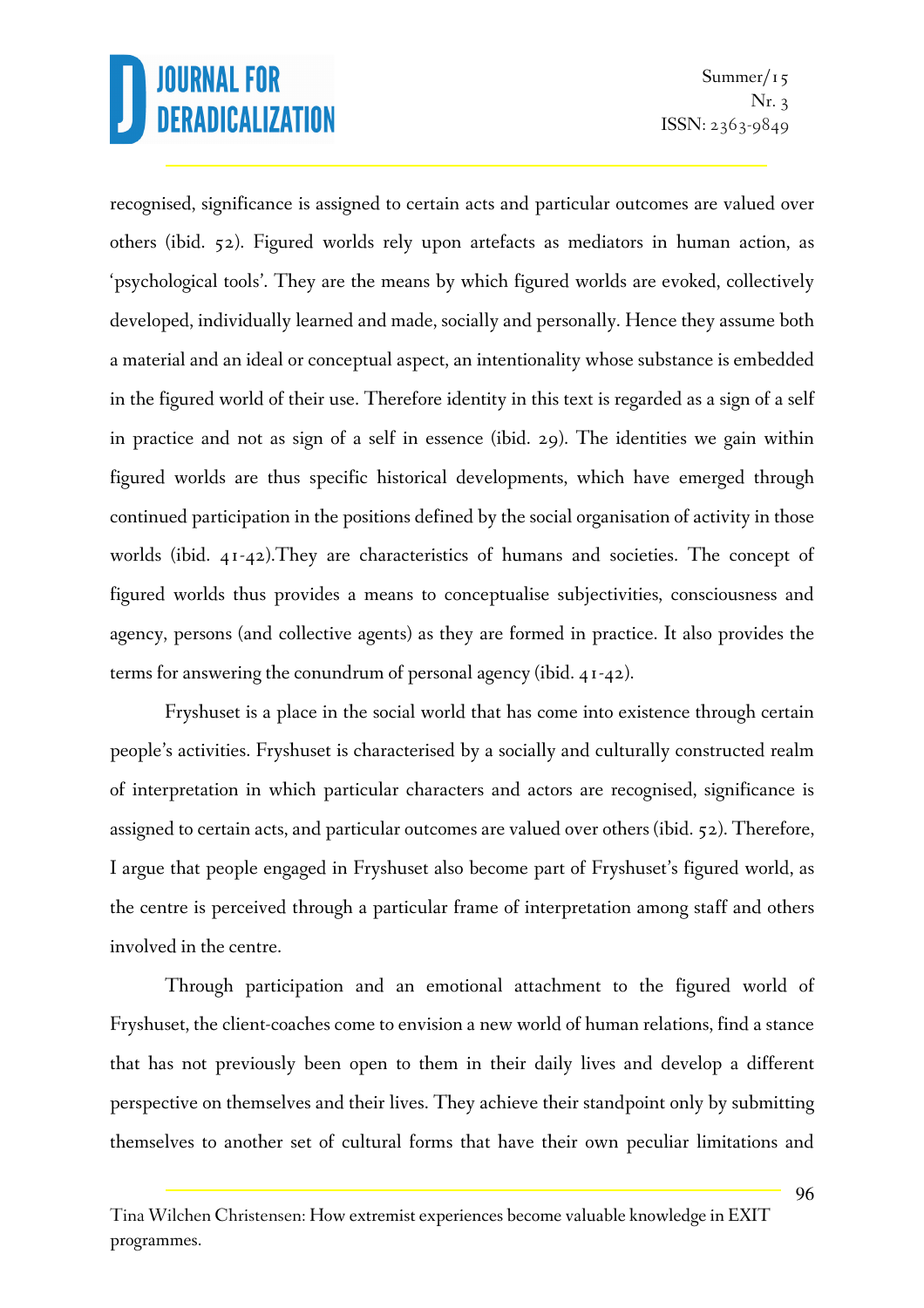l.

constraints (ibid. 64-65). This is the theoretical foundation of this article, which leads us to an introduction of Fryshuset and its figured world, encompassing the cultural resources and personal experiences that form the basis of what has come to constitute EXIT's practice.

### Fryshuset: a particular culturally defined space

Fryshuset – the Cold Store - was founded in Stockholm in the autumn of 1984 in a large and abandoned cold-storage warehouse on the outskirts of Stockholm; hence the name. In cooperation with the YMCA, Anders Carlberg (1943-2013), a debater active on the political left<sup>5</sup>, acquired the building to convert it into an indoor basketball court for children and young people in southern Stockholm. A rock music enthusiast among the construction workers persuaded the association to build some rehearsal rooms. In September 1984 the doors opened to Fryshuset (Stockholm), with a newly built basketball court and 50 music rehearsal rooms. From the outset, the young people themselves helped shape the house. Basketball and rock music dominated Fryshuset in the early years but social engagement, education and other activities grew. Today, Fryshuset in Stockholm is placed in a 24,000 square metre building, employs 500 people and receives 40,000 visitors a month $^6$ . Fryshuset has, as mentioned in the introduction, become a concept for working with marginalised youths and similar centres have been established in Malmo and Gothenburg.

One of Carlberg's motivations for establishing what has developed into a concept for Fryshuset was his perception of youngsters being left to themselves as he believed that communication across generations had ceased, leaving young people with few role models and grown-ups to guide them. Therefore, his vision for today's Fryshuset was to create a

<sup>5</sup> http://sv.wikipedia.org/wiki/Anders\_Carlberg, http://en.wikipedia.org/wiki/Anders Carlberg - 2.6.2014

 $6$  It is a foundation headed by the YMCA of Stockholm. Public funding covers around five percent of the activities; the rest is financed by a mixture of grants, endowments and fees for services such as educational and social programmes (http://fryshuset.se/wp-content/uploads/2012/08/Årsredovisning-2013-Stiftelsen-KFUM-Söder-Fryshusetpåskriven-inkl-revisionsberättelse.pdf).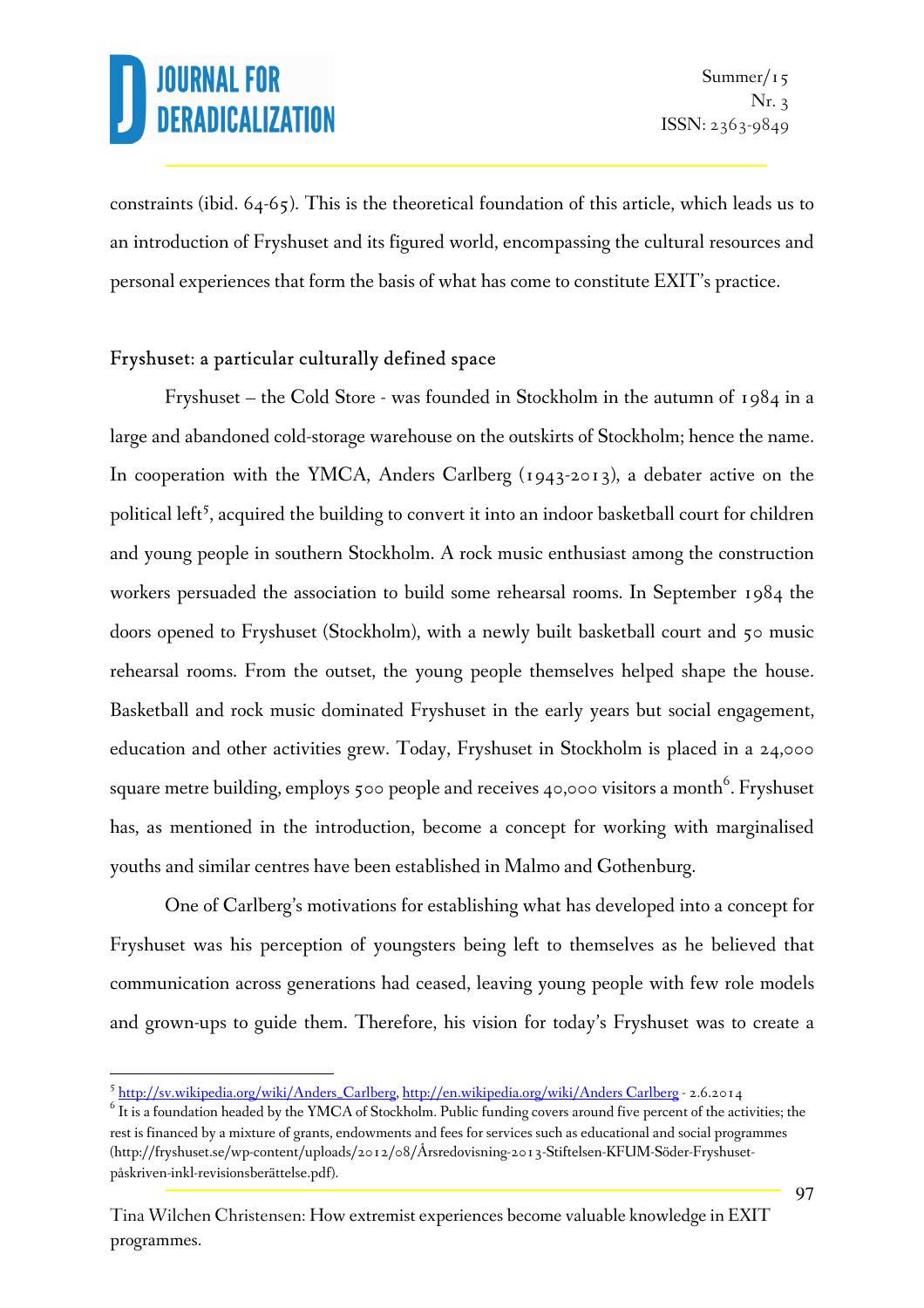l.

Summer/ $15$ Nr. 3 ISSN: 2363-9849

98

place where youngsters could interact with grown-ups in a positive way (Carlberg 2008). His overall goal was for it to be a place in which marginalised individuals would be mobilised and come to realise that negative experiences can be turned into positive strengths (Carlberg 2008:80). As he pointed out in writings and lectures, *encouragement*, *confidence* and *responsibility* are crucial values for young people to experience so they can develop selfesteem and become responsible adults (ibid.). Therefore, Fryshuset is an association of a multitude of different projects working to promote empowerment and tolerance by building social relations and interaction. These thoughts come alive through youngsters' participation in different cultural and sporting activities, as staff members at the centre are convinced that being physically active is fun and makes it easier to relax, concentrate and learn. Social projects at Fryshuset include, for example, working to build relationships between boys and adults though activities and dialogue, focusing on including young single parents in a network and integrating young lone refugees in social networks. In addition, there are opportunities to play basketball, participate in a skateboard team and engage in projects focusing on making innovative ideas within culture and events happen, to mention just a few of the many projects at Fryshuset.

When you enter Fryshuset, you enter a particular culturally defined space (Hasse 2002) as the centre operates on the basis of specific values, which are promoted in information material, illustrations on the walls and the activities. Both Fryshuset's mission and how people involved in Fryshuset react to it are expressed in statements on the centre's webpage<sup>7</sup> : '*We provide encouragement, confidence and responsibility, which creates knowledge and self-esteem that highlights the individual's inherent power… We listen to what is happening in society and act immediately. We are not afraid of what is new and unknown. We see opportunities and mobilise forces where others see problems. We test our way, correct* 

<sup>&</sup>lt;sup>7</sup> http://fryshuset.se/om-fryshuset/vision-och-vardegrund/. I have translated these statements from Swedish to English.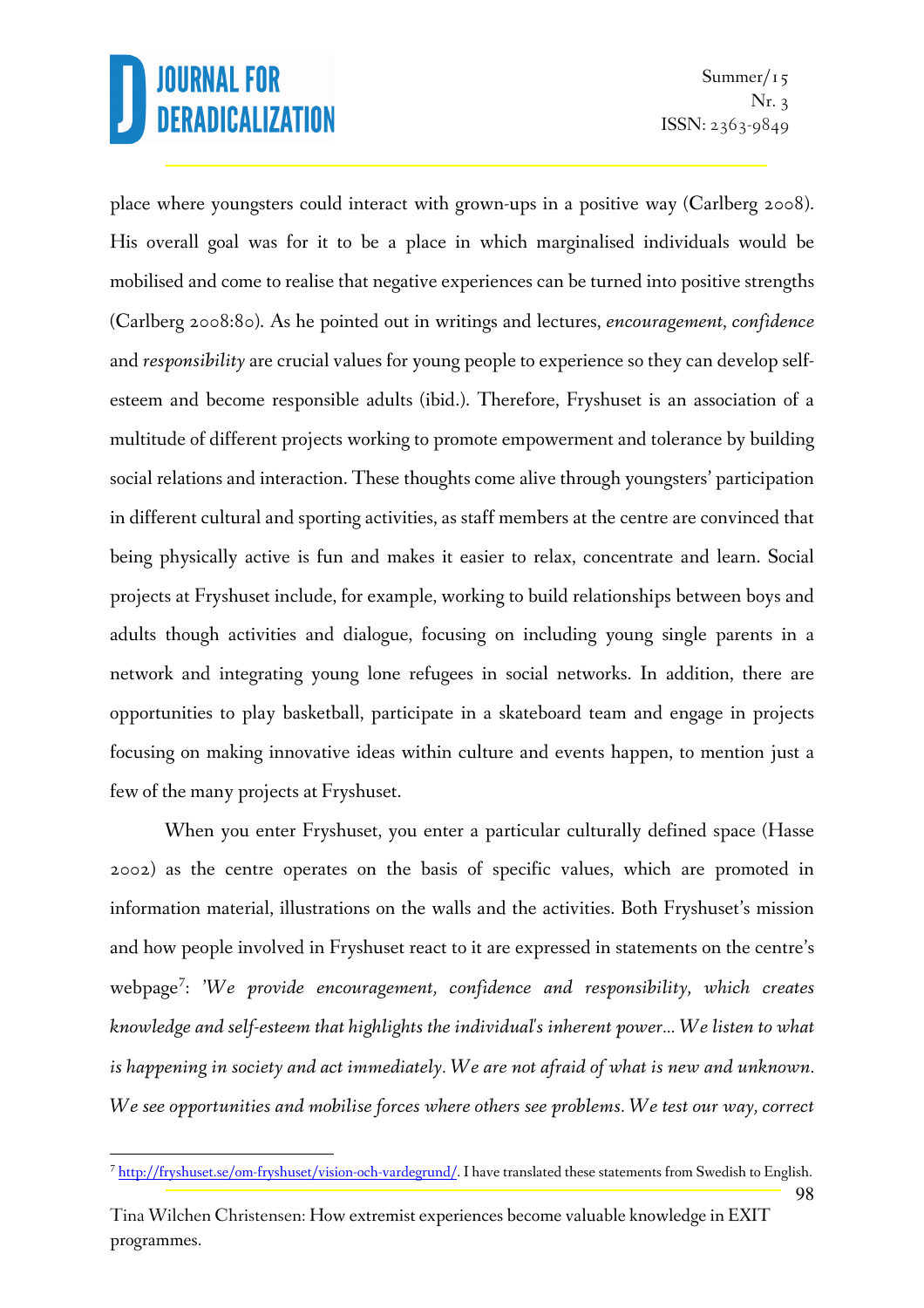*and constantly improve our techniques…* and *we take our point of departure in the individual's needs. Here, the door is always open for those who want to get involved and develop, whatever their background… We believe in respectful meetings where the desire to participate and the common interests of all overcome contradictions, differences and increase understanding'*. These statements become mediating artifact for staff as they come to evoke the figured world of Fryshuset by constituting its vision and raison d'etre as well as they frame the centers work. Staff members participating in the centre's activities over time, the statements become their personal points of references, which they used in interviews when I asked them to tell me about their work at Fryshuset. They also point out the values according to which staff members at the centre are expected to act.

At Fryshuset, *exclusion* and *passion* also have special significance as these terms explain why youngsters develop in a positive or a negative way. Fryshuset's webpage states<sup>8</sup> that; *'young people can change the world through their passions*'. Passion is obviously perceived as a strong energy, which, as the vision these words are connected to implies, can be used in a negative or a positive way. Passion, as the director of Fryshuset explained at a conference in 2011, can: '*make you an innovative entrepreneur, but it can also be the driving force in establishing a gang or an extremist political group'*.

Passion becomes a negative driving force when an individual is or feels *excluded*. According to this vision, exclusion makes a person feel vulnerable. These notions of passion and exclusion as well as the above-mentioned statements about Fryshuset's values become *mediating artefacts -* collectively developed and individually learned and made social and personal – evoking what I have come to term the figured world of Fryshuset. They inform the staff's discourse and practice as staff through their engagement in the centre's practice come to assign significance to the explanation carried in the words (Holland et al. 1998).

l.

 $^8$  http://fryshuset.se/om-fryshuset/vision-och-vardegrund/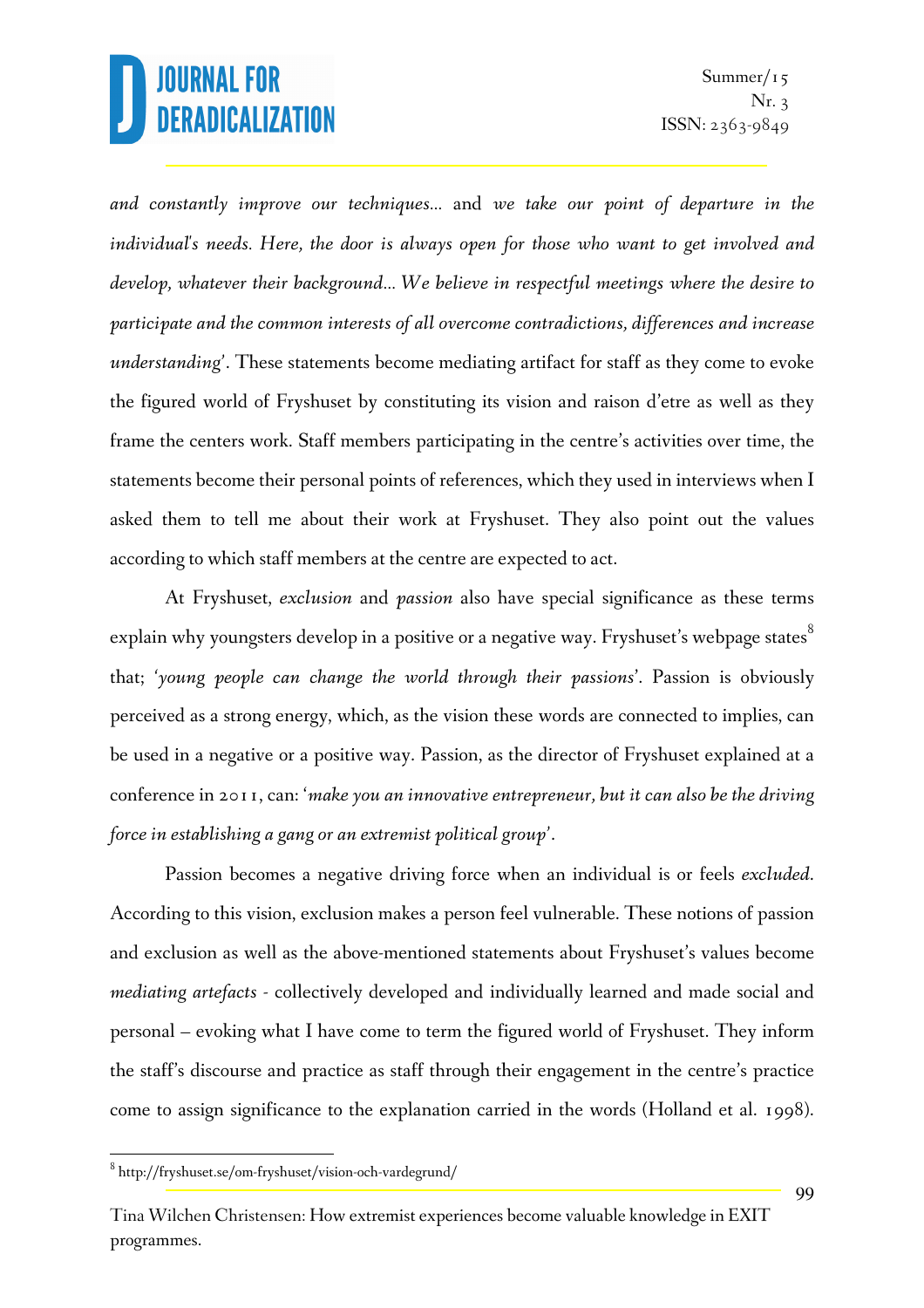Summer/ $15$ Nr. 3 ISSN: 2363-9849

The staff's discourse seems to draw on specific sets of interpretations and assumptions present in this chain of causation: you will tend to engage *passionately* in extremist groups and/or gangs when you feel *excluded* and are unfortunate enough to grow up in areas where the *general conditions* make an extremist group a *possible* choice for your engagement. When *passion* and *exclusion* are framed as leading you in a negative or positive direction, it becomes evident which actions that staff at Fryshuset value over others, as by offering youngsters positive role models and hobbies they can engage in *passionately*, they can prevent the youngsters from feeling excluded. The vision for Fryshuset's work combined with the notion of exclusion linked to a double-sided interpretation of passion together set the frame for Fryshuset as a figured world and as a particular culturally defined space. At Fryshuset, the idea is that if you are passionate about something, the passion will motivate you to become engaged in an activity. Therefore, it is important for you to discover your passions by trying out different things. By offering a multitude of different activities, Fryshuset creates opportunities for individuals to become passionate about an activity, which may keep up their personal motivation for being engaged in the activity and community as a means to learn and develop.

Fryshuset's stated values of being '*open for all'* and *'acting on what is happening in society*' as well as '*not being afraid of what is new and unknown*' have led to several controversial decisions. A decision in the 1980s especially caused problems, when it was decided that Fryshuset should establish a house for skinheads on the property. The goal was to move these youngsters – some of whom were involved in the extreme right – physically closer to break their isolation. The situation resulted in a great deal of negative controversy at Fryshuset and in the media; critics argued that it had contributed to the expansion of the extremist right and that leading figures in the group would receive regular subsidies from

Tina Wilchen Christensen: How extremist experiences become valuable knowledge in EXIT programmes.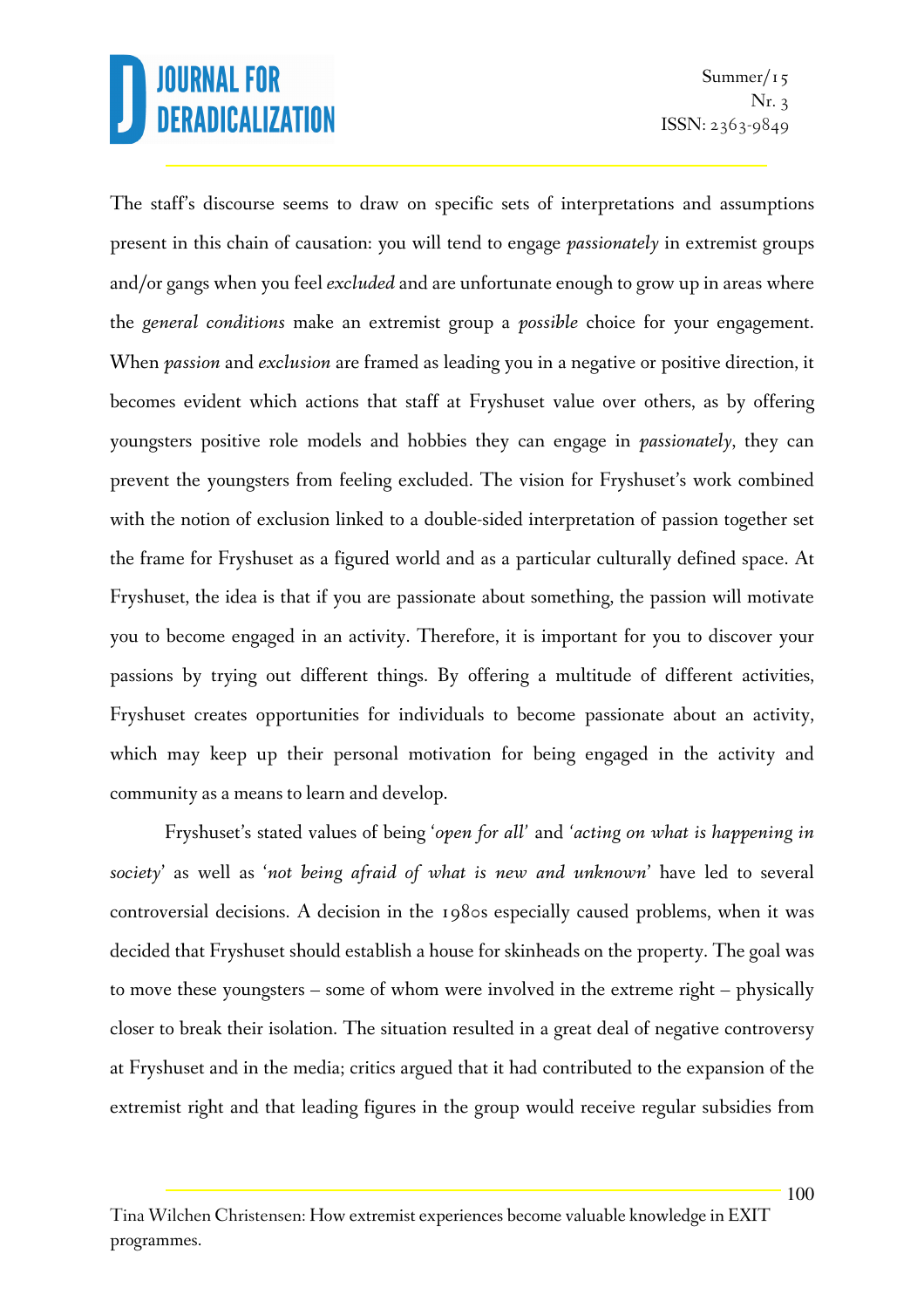municipal grants.<sup>9</sup> But the decision also made Fryshuset a place that youth defecting from the extreme right could turn to, laying the foundation for EXIT. The staff at Fryshuset already had experience in creating new projects by drawing on their own personal experience and knowledge of the causes of problems and including individuals in need of support to improvise solutions. This method is today an established practice at Fryshuset and is stated in its explicit values.

In relation to one of EXIT's present clients another controversy arose. The client is both a lifetime prisoner for murder and a painter. Fryshuset chose to exhibit his paintings and have him visit when he has been on probation. These decisions and the fact that he is a client at EXIT have created conflict among the staff from other projects at Fryshuset as some of the staff did not agree with any of the decisions made in relation to him. Some mistook the support for him by EXIT and its coaches as a sign of acceptance of his criminal act. The conflict led the leader of Fryshuset to run workshops where staff could discuss Fryshuset's values and how to act upon them, as they obviously perceived them in different ways. This emphasises that stated values do not function as fixed instructions for behaviour that people can just follow; to gain collective significance, they need to become symbolic devices through people's action and engagement. The outcome in this case was that the staff accepted that EXIT, as a part of Fryshuset, would and should support motivated clients – irrespective of the seriousness of the crime they have committed – towards a non-criminal life. The assessment of clients according to the seriousness of their crime would make Fryshuset's explicit statement of openness and tolerance for all kinds of people cease to be meaningful.

Disagreements like these are inevitable as the staff members at Fryshuset have different backgrounds that make them judge situations in many different ways, as people

l.

<sup>9</sup> http://arbetaren.se/artiklar/fryshuset-en-skattefinansierad-nazilokal/ (16.5.2014)

http://expo.se/2003/kommunala-bidrag-finansierade-vam\_262.html (16.5.2014)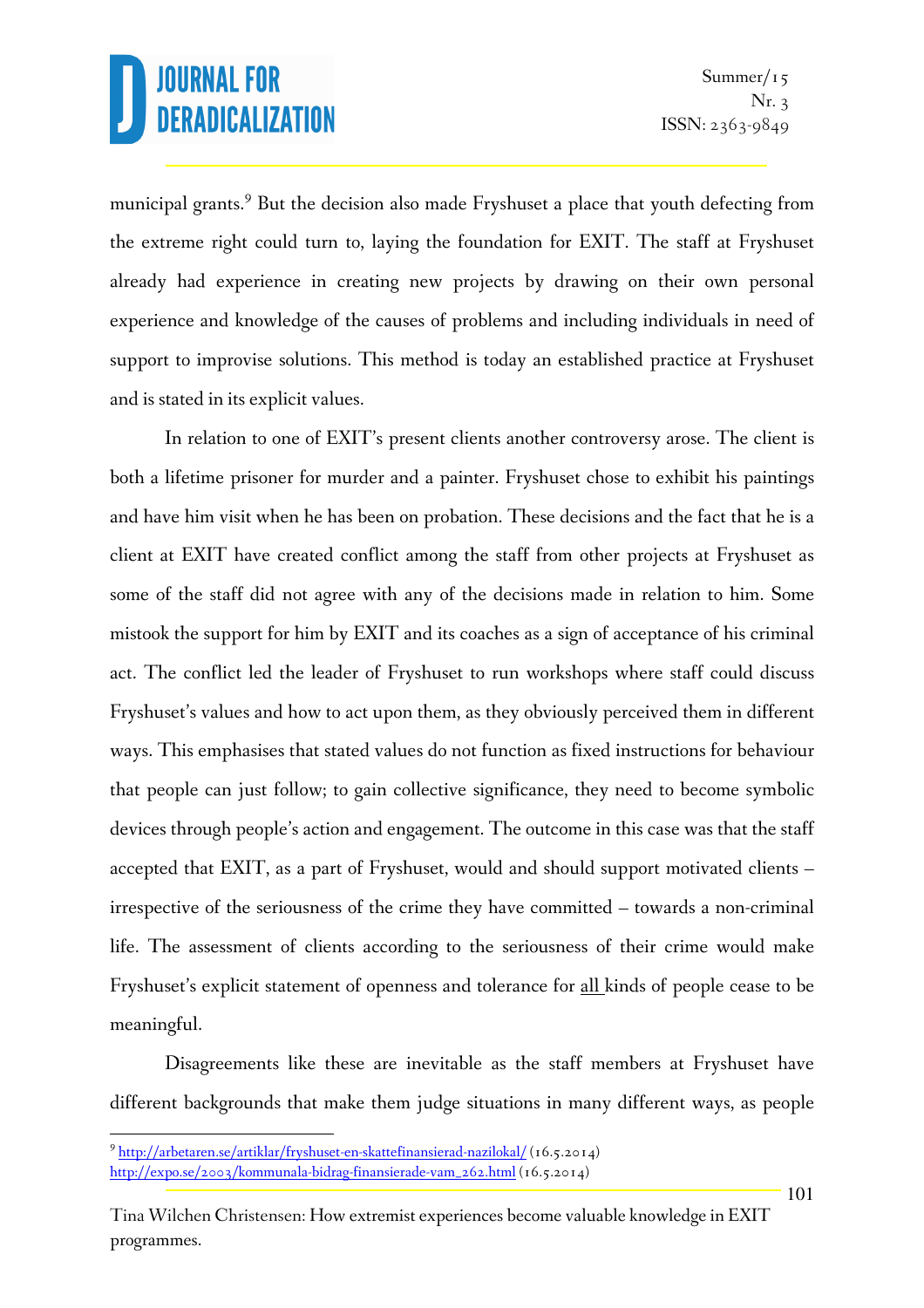Summer/ $15$ Nr. 3 ISSN: 2363-9849

perceive things as they relate to their position (Hasse 2002).Yet disagreements often create opportunities for people to acquire a deeper understanding of each other's points of view. Fryshuset strives to overcome these differences, which carry with them the seeds of conflict, through continuous discussion among staff of current issues. These situations allow staff to introduce different perspectives, which can alter established routines and notions and potentially transform them (Holland and Skinner 1997). Conflicts can transform staff members' understanding of a situation as they gain insight into how the world appears when perceived from different positions. Such discussions also tend to homogenise the different participants' frame of interpretation, as some views may be expected to be more readily acknowledged than others as the different standpoints tend to be presented and judged against Fryshuset's stated values of *'believing in respectful meetings where the desire to participate and the common interests of all overcome contradictions, differences and increase understanding'.* The stated values can be points of reference for staff, which in subtle ways may constrain their behaviour.

Fryshuset has over time developed a social practice situated in a figured world, a culturally defined realm of reality, which has laid the foundation for the work of EXIT. Fryshuset also provides a basis for the identity formation of some of EXIT's clients as they in addition to getting support during the process of leaving the White Power Movement may have the option to acquire a new position through the possibilities offered in Fryshuset and by becoming a coach at EXIT, as I shall discuss below.

#### EXIT - a practice formed through joint efforts

EXIT was started by Kent Lindal, a former neo-Nazi, in 1998. Other programmes helping former neo-Nazis disengage were also established in Norway, Sweden and Germany during the 1990s (Bjørgo 2009). The inspiration for the Swedish organisation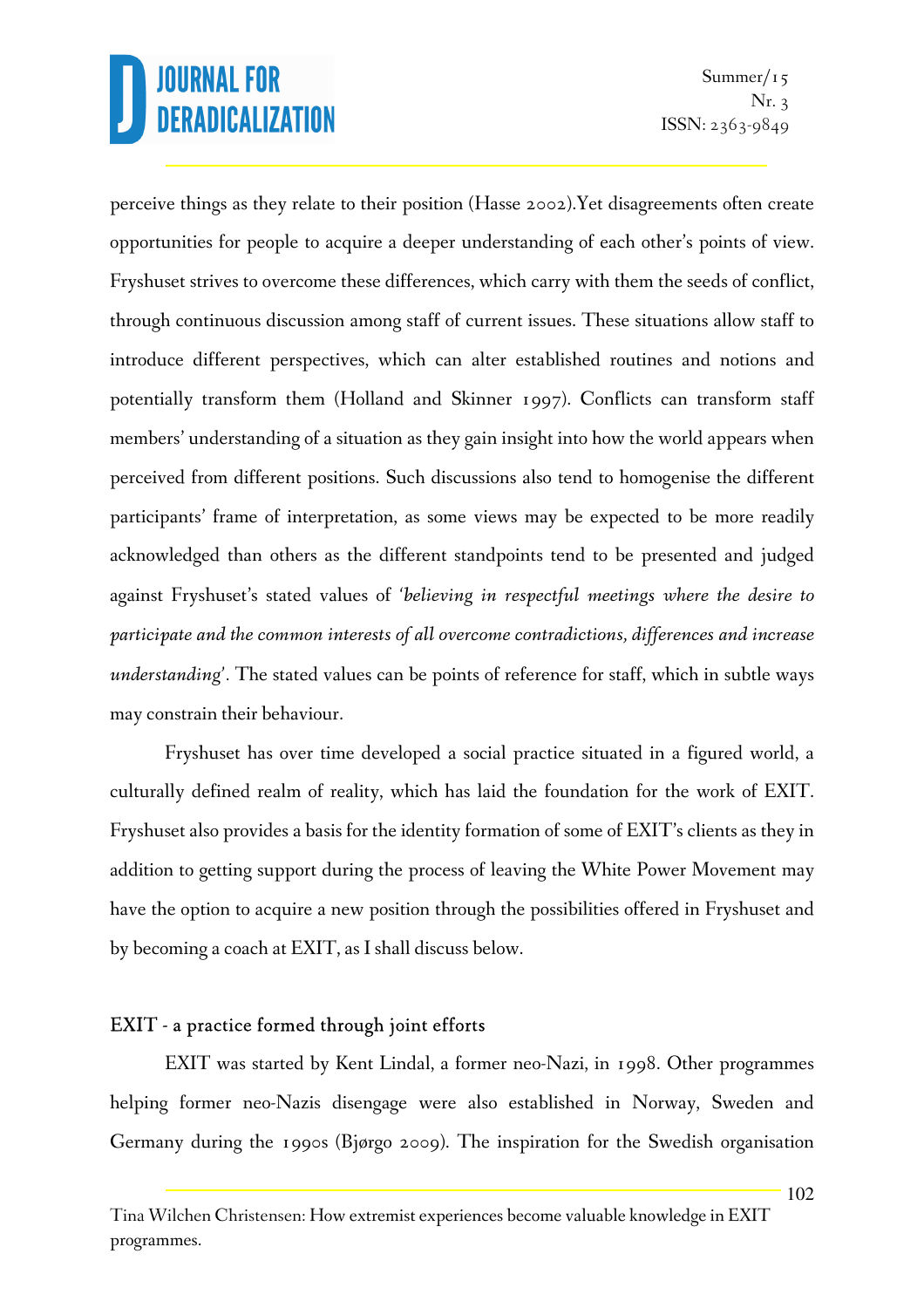came from the Norwegian EXIT project initiated by Professor Tore Bjørgo from the Norwegian Police University College (2009). Bjørgo's approach to people involved in the extreme right-wing in Scandinavia is that subjects do not necessarily join such groups because they hold extremist views; they often *acquire* extremist views because they have joined the groups for other reasons (2009). This standpoint was adopted by EXIT Sweden and still lays the ground for EXIT's approach to clients. The approach link the individual to his/her conditions is also in line with Fryshuset's notion of exclusion.

The former neo-Nazis who were involved in EXIT in the beginning had experienced the struggle with what seem to be common factors in a disengagement process, including threats from former friends, feelings of loneliness, aggression, violent reaction patterns, distrust of people and a lack of job opportunities (Bjørgo 2009, Christensen 2014). The start of EXIT was conflict-ridden as the people involved had immense problems handling the organisation and did not know how to deal with the social systems and the police, with whom they had a strained relationship after years in the White Power Movement.

As EXIT needed help to develop its programme, Ingrid, a very experienced social worker was recruited in 2002 through Anders Carlberg's personal network. When Carlberg asked her whether she would help, her first reaction was that she did not have any experience with such work and did not, as she said, in any way *'want to work with those Nazi guys that you read about in the paper'*. In line with the explicit values of Fryshuset, Carlberg questioned her perception of the problem and her view on humans in general, to make her think about whether *'she thought that some people were more entitled to support than others'.* Questions like this made her reconsider and finally agree to start. This way of engaging people in a project at Fryshuset is also a very characteristic example of how organisations evolve through staff members' reactions to a problem, which change over time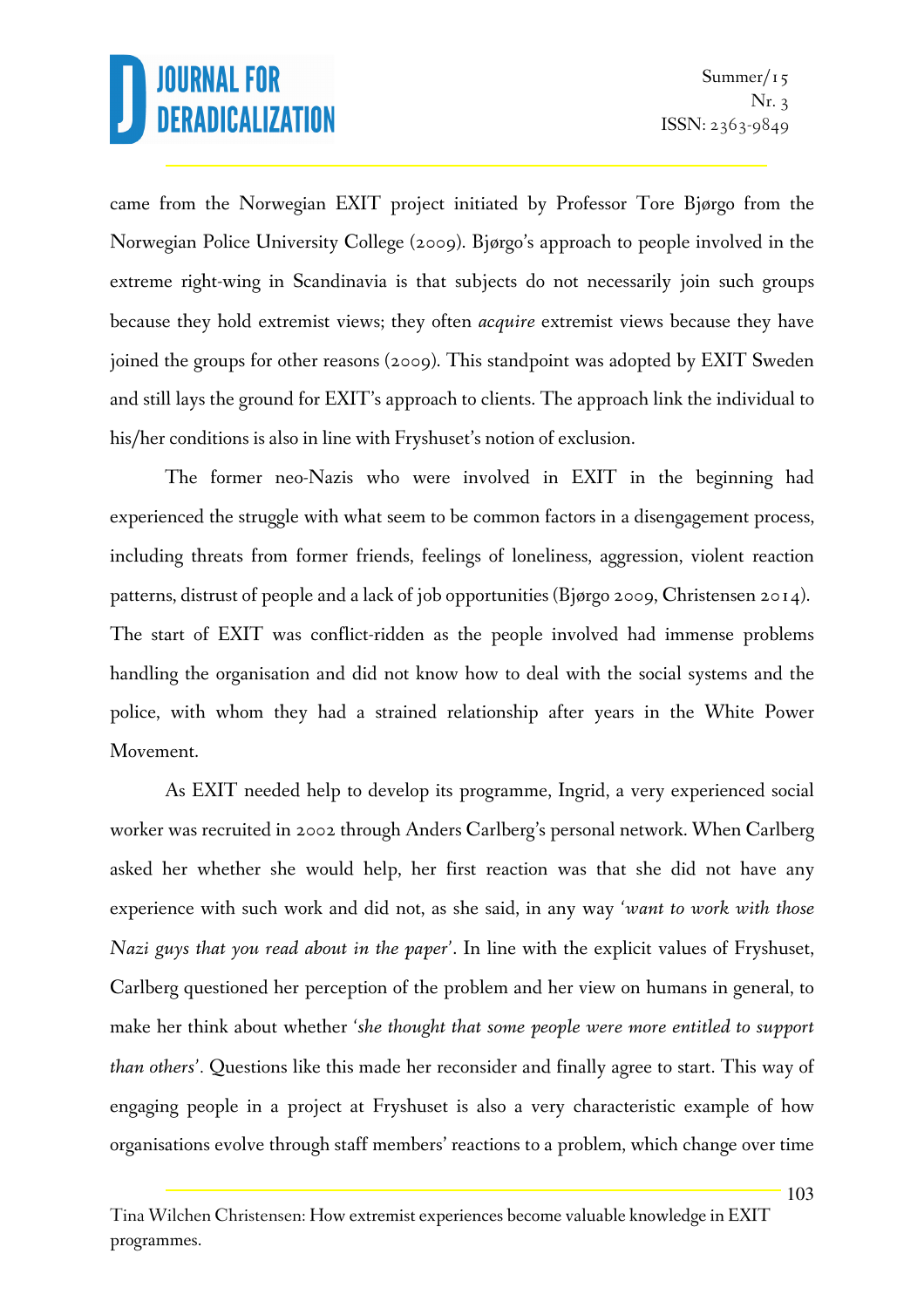as the staff expands through networks and new interests and staff members connect with one other as they fulfil the tasks involved in creating solutions. Ingrid entered a work climate where she, as she describes it; '*was regarded as a sick bitch by strong guys who, to end a quarrel, would throw things at each other across the room'*. Looking back, she describes the guys she meet then, some of whom she still works with, as; *'a bunch of guys with good hearts, but with their own experiences to deal with; major problems with social relations and in their lives in general. They had 'landed' here and they had not got any help to rehabilitate or reflect. Fryshuset had employed them, and they had managed part of the way, and then they were supposed to meet people here* (Fryshuset)' (interview transcript 2012)*.* 

Ingrid has, as the quote indicates, changed her perception of the people she works with. She no longer perceives them as '*Nazi guys'*, but has come to see them as '*a bunch of good guys'* with social and relational problems. Ingrid's change of perception of what have become her colleagues after having worked at Fryshuset for many years may indicate how she has integrated the perception of the figured world of Fryshuset: social problems lead youngsters to participate in the extremist right.

From the very beginning, Ingrid pointed to reflection and rehabilitation as a way of supporting individuals in leaving the extremist right. She introduced an approach that combined her experience from therapeutic social work and knowledge of the system with the young guys experience and knowledge of the extremist right wing. This cooperation made both Ingrid and the coaches 'in the becoming' become aware of crucial issues in the exit process. By working with Ingrid the very first coaches came to realise that they needed support to be able to alter their reactions, behaviour and thought patterns. The Nazi movement is described by several of the coaches at EXIT as a political sect, in which members are schooled in black and white thinking, notions of a conspiracy against society and that all outside the group are enemies to be fought. Belonging to these groups can create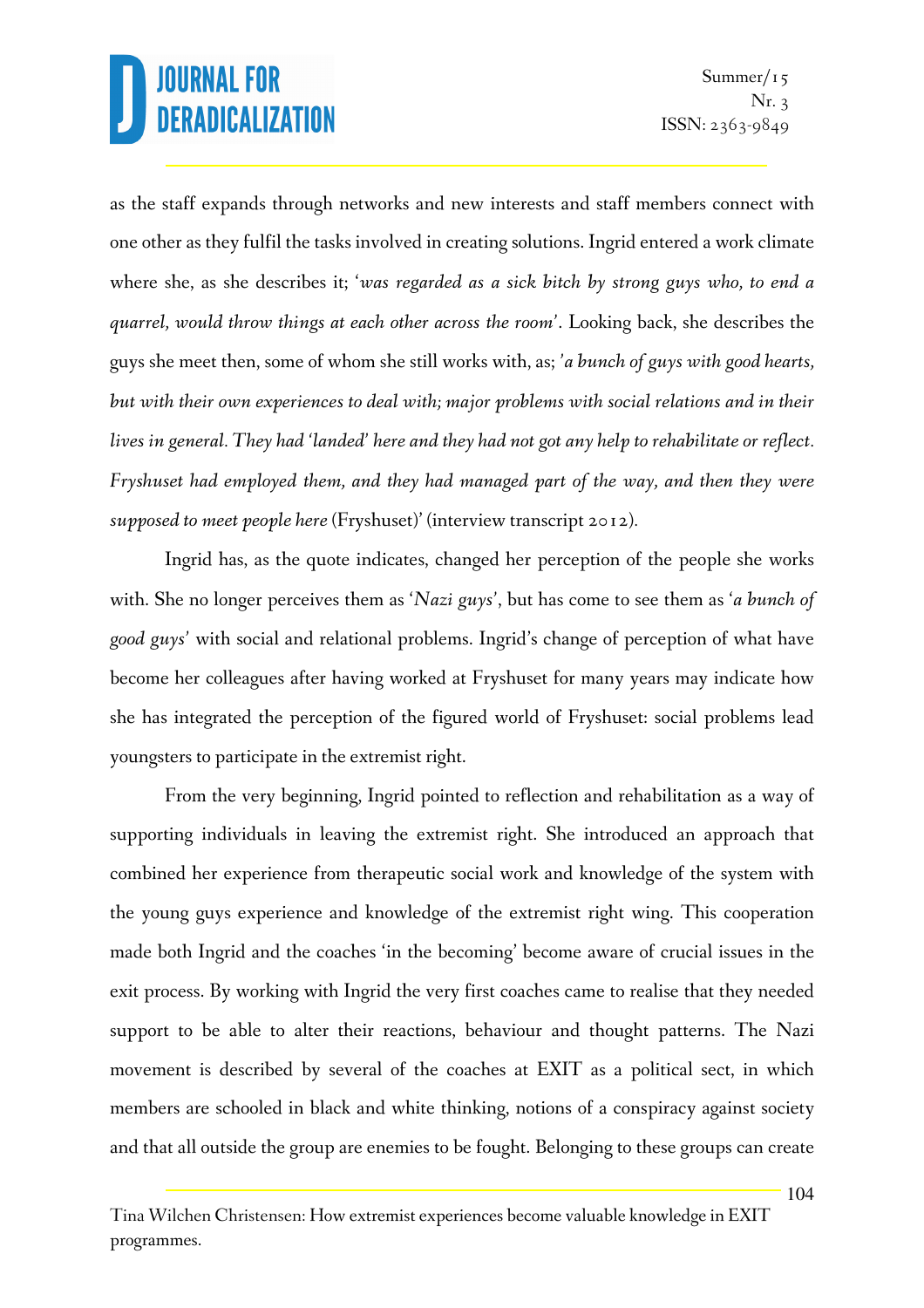social disability in the form of difficulty in resolving conflicts and managing stress, and former participants often need to process the ideas that they have been immersed in for a long period of time (Lodenious 2014). The staff's awareness of these problems condition EXIT's practice as efforts are made to help former extremists become reflective about their often unreflective reaction and thought patterns.

Ingrid's cooperation with the coaches was very demanding as a practice has to take form for EXIT to survive. A process Ingrid describes like this: '*We proceeded methodically and found a starting point. We established contacts with the police and we developed the organisation, while we dealt with our frustration. I took care of staff members' frustration; someone attempted suicide…the whole group was traumatised. I went to the hospital. It was like going into the eye of a storm. It was damn hard and challenging and it tested my patience to the limit, but it was really uplifting.* 

Ingrid has on several occasions remarked how EXIT could only have been established by the combined efforts, knowledge and experiences of all staff members. She recounts:

*It was awesome to see how their skills and experience and my skills could meet, which we also work on all the time, to realise how we can work together. They thought that is was me who did it all, and I was like, 'No, this is what is happening, this is me, but there - that's you'. I would never have reached the Nazi guys if I had not had their help from the start. But we*  built it up together and it was really demanding and later on we formalised it. Thus, a method of learning by doing emerged that EXIT still uses today. Ingrid continues: *When I had..., for example, a conversation with parents, I always had a guy with me and they learned by doing it with me, and then we talked about it afterwards'* (Interview transcript 2012).

Through collaboration with clients guided by Ingrid's and the coaches' different experiences, a practice emerged. Just by being at Fryshuset, EXIT staff members are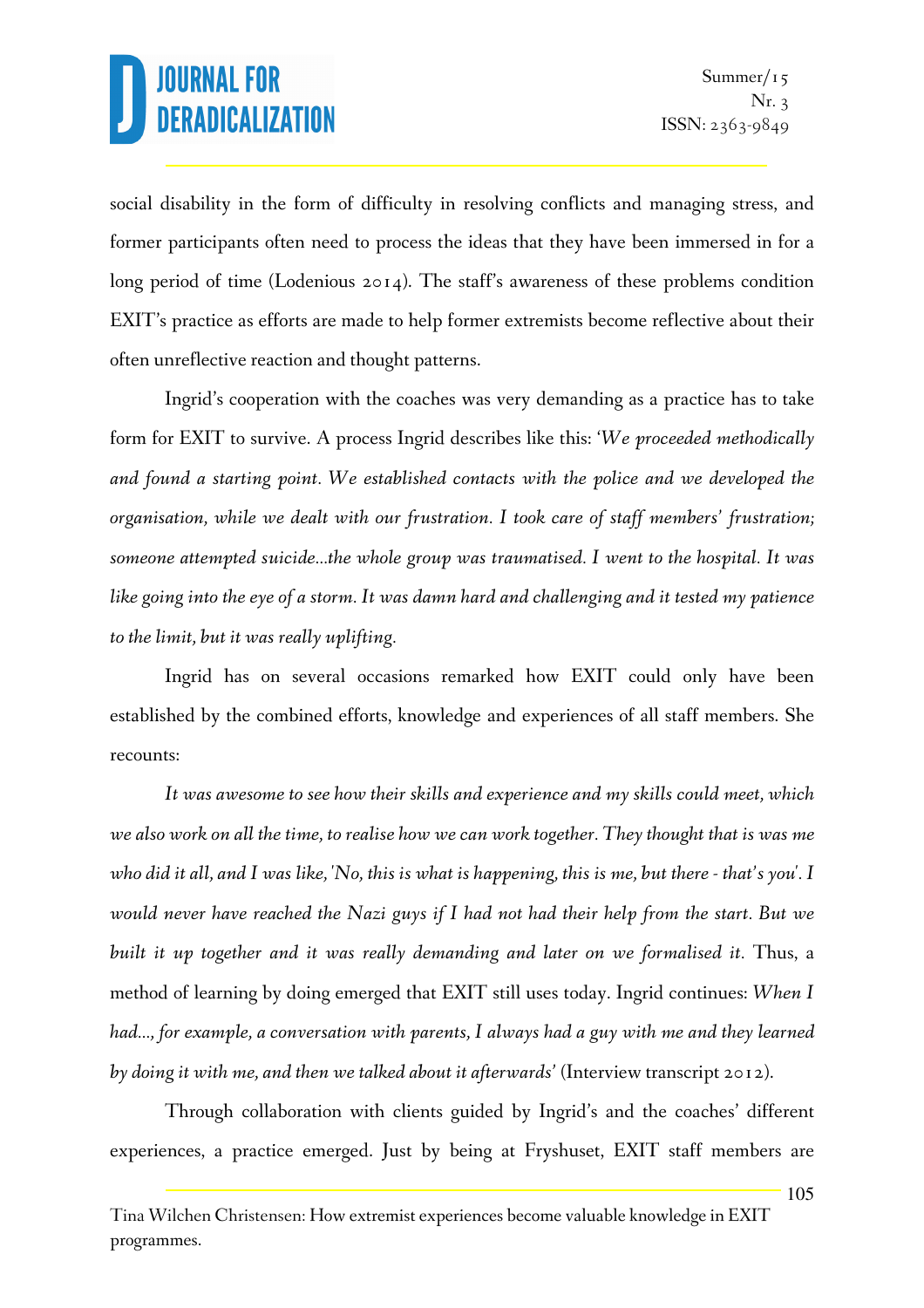introduced to an alternative world that allows them to imagine different ways of being. By being positioned as staff in EXIT's office they are subjected to a different position than the one of (former) neo-Nazis and they are treated as if they fit the position of coaches' in the becoming'. This acceptance is crucial for individuals in the process of altering their identity (Holland and Skinner 1997) as such a position tend to constrain their behaviour. They are unlikely, for example, to be able to throw things across the room without getting a negative reaction and they begin to consider whether they should do so at all if they start to become interested in becoming a coach who is taken seriously at Fryshuset and EXIT. Ingrid also helps them objectify their own behaviour by talking to them about it, making them conscious of it and thereby creating alternatives to how they can act in different situations – for example, without using violence or threats. Through their cooperation with Ingrid, they learn how to handle a conversation – in the position of a coach at EXIT – with, for example, parents of youngsters involved in the extremist right who contact EXIT for advice.

Ingrid works on the basis of a situated learning concept (Lave & Wenger1991) but also linked the learning to internal processes of reflection and objectification. The former extremists learn to become coaches first by participating in the situation with Ingrid and then by talking about it with her, giving her the opportunity to indicate points of reference or symbolic devices that they can use in a future somewhat similar situation. The concept is not only 'learning by doing' but also about making the coaches conscious of what they have learned, as Ingrid objectifies certain aspects of that learning and thereby makes it available for the coaches to reflect upon (Holland and Skinner 1997:198). In this way she involves the coaches in a process that provides them with new experiences to help mediate their transformation, new tools they can use to deal with various situations with and devices to think with making it possible for them to objectify their own behaviour. In the process they

Tina Wilchen Christensen: How extremist experiences become valuable knowledge in EXIT programmes.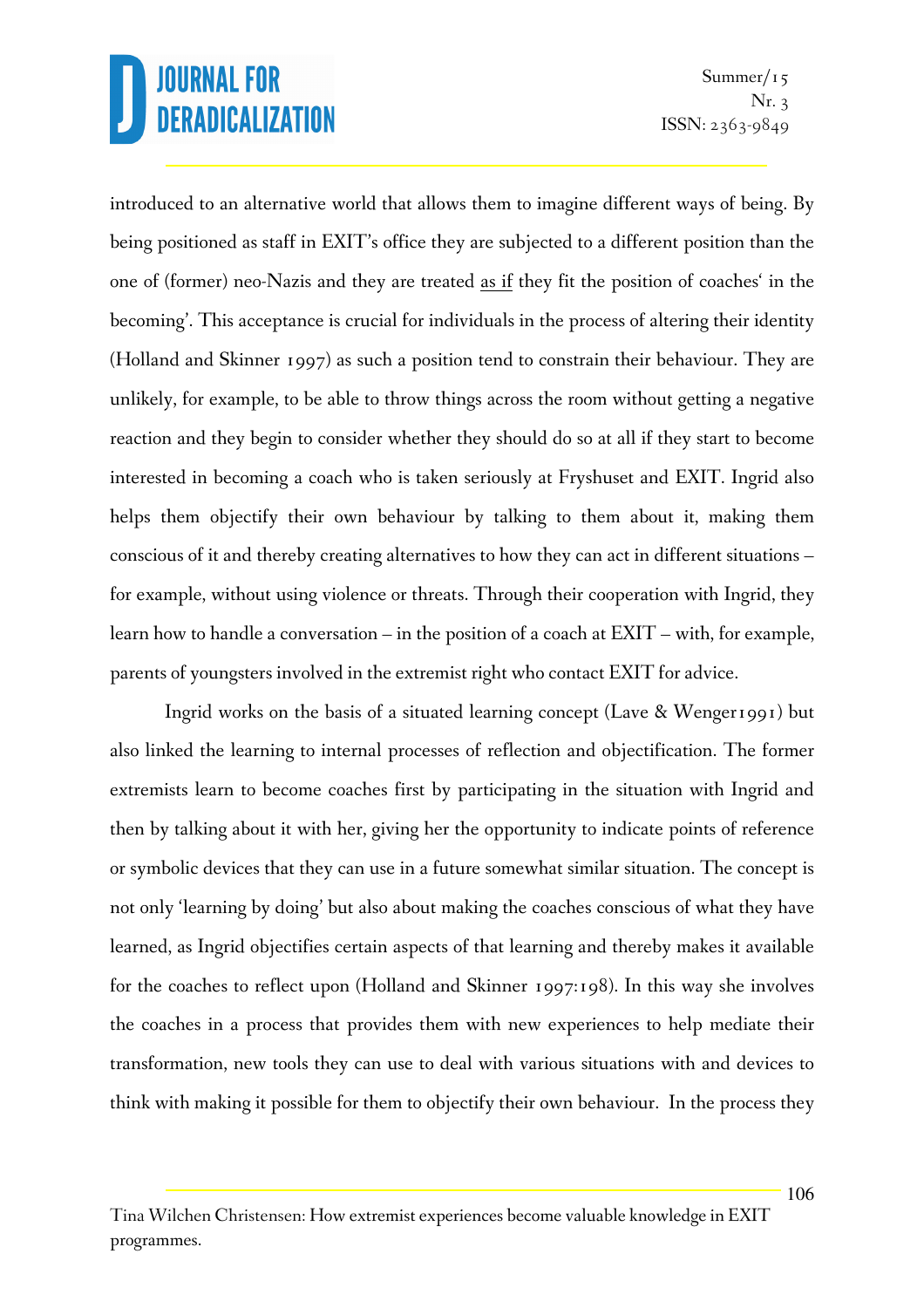gain self-esteem and develop alternative perceptions of themselves as coaches and as members of staff.

Jeff, a former neo-Nazi, describes part of the development process as follows: '*When I started working here I asked my boss...Something happened with a client; he was going to hit a subway driver and I managed to stop him and a couple of security guys came along and they pulled out their batons, and I thought, 'Shit, this is going to go apeshit'. But I managed to resolve it and to control the client. I called up my boss and said; 'Holy shit this just happened, I* managed to resolve it, but what if an emergency happens, what is the checklist for *emergencies?' She said, 'Whatever you think is appropriate, do that'. 'You complete asshole, just give me detailed instructions on how to resolve emergencies.' And she was like, 'No, I trust your ability to make the right decision in that situation'. And I hated her for it. But then I learned to trust my own ability to resolve issues, which until then, I was 25, I think, until 25 I didn't know how to do.* (Interview transcript 2012).

As the quote illustrates, the path to becoming a coach requires the motivation to get through very demanding situations and to deal with feelings of doubt and anger – repeatedly. As the coaches are engaged in different – and new and demanding – situations they need to improvise to solve the situation as there are no 'detailed instructions'. Jeff improvises a response to the problem at hand on the basis of his subject position as a coach. He learns to objectify the situation when he thinks about what happened and what he did, and in this way he creates a possibility for directing his behaviour the next time a situation arises. Thus, the situation becomes one example among many, mediating a transformation of self-understanding to the extent that Jeff today points out not only why he hated Ingrid for it but also why and how the situation made him learn. He now uses the method with his clients. Ingrid helps new coaches continuously create points of significance by making them experience concrete examples of how to handle a situation and by talking about it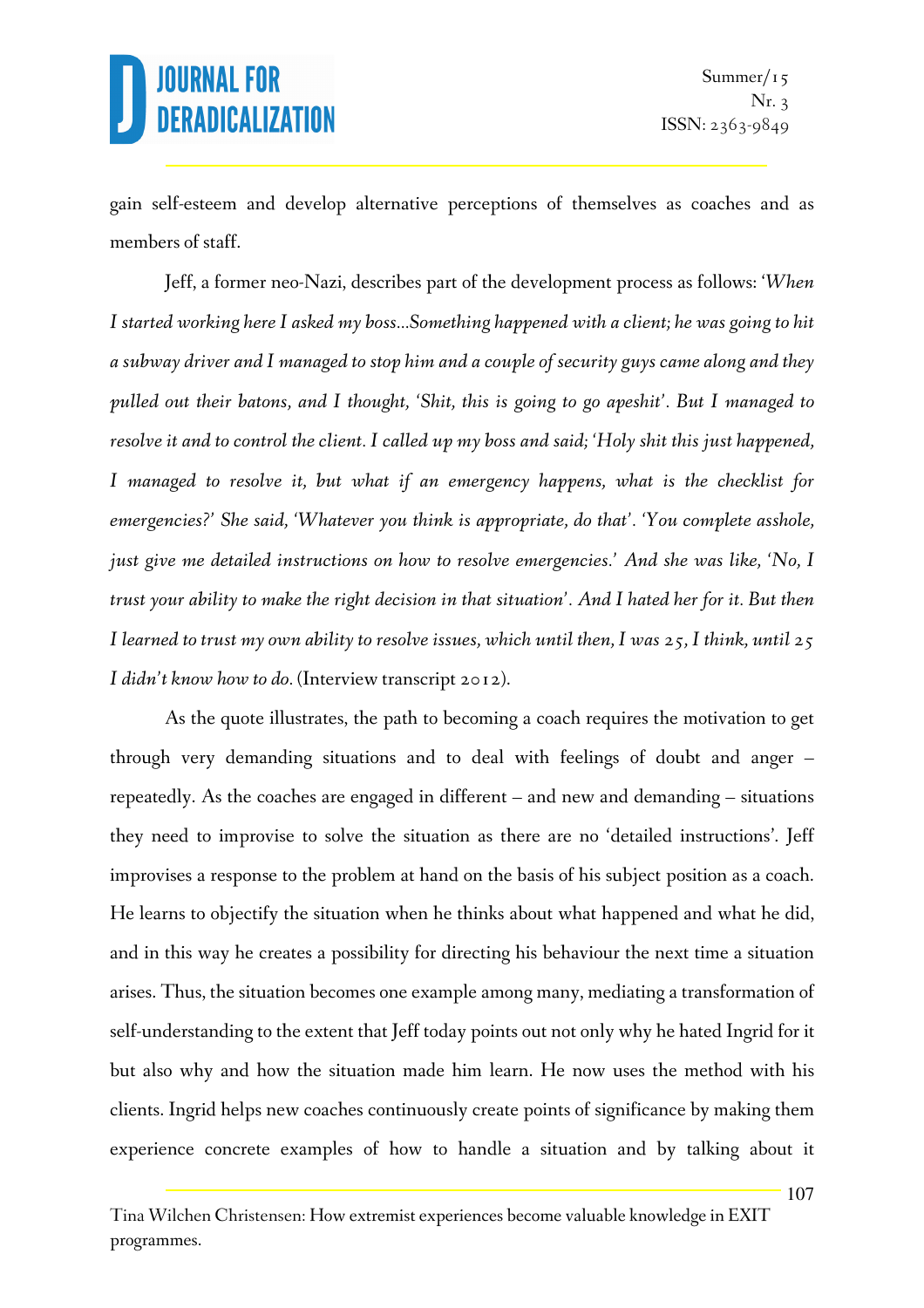afterwards. These steps make specific situations become symbolic devices - a tool for them to think and act with – to solve the next situation. They can use this experience in a different social situation, requiring a different sort of behaviour than the one they have been accustomed to in the extremist right. In Jeff's case, the situation also made him realise that *he could trust himself* to make the right decision because of Ingrid's confidence in him. Jeff's identity and subjectivity develop as he improvises in new situations but there are some constraints: Jeff is trusted not to react as he used to, which might have involved simply following instructions, threatening the client or hitting him. The situation makes him angry and creates resistance as he feels insecure and does not know what to do. His dialogue with Ingrid encourages reflection, which over time and through repeated experience will make Jeff embody the new way of perceiving and dealing with situations like this. By applying these new ways of acting in his life, he embodies them and they become his personal knowledge (Holland et al. 1998).

How interactions with Ingrid and the cultural knowledge that constitutes Fryshuset as a figured world become personal knowledge that frames staff members' interpretation of their surroundings is also evident in this quote from an interview with Joachim, a former neo-Nazi and now a coach at EXIT. The quote shows how Joachim has come to personalise Fryshuset's explanation of exclusion in the process of leaving the extremist right wing and later on through his work as a coach. Fryshuset's perception of exclusion, rather than a personal characteristic, as one of the core reasons for youth involvement in extremist groups seems to be one of the symbolic devices that have altered Joachim's self-perception and informed his understanding of the reasons for the difficulties some young people encounter and how refocusing can empower individuals. During an interview with Joachim, I asked: *I have noticed that you talk about utanförskab – exclusion - what does that mean? Is it like a concept that you are working with?* Joachim answered: *Exclusion - the feeling of exclusion.* 

Tina Wilchen Christensen: How extremist experiences become valuable knowledge in EXIT programmes.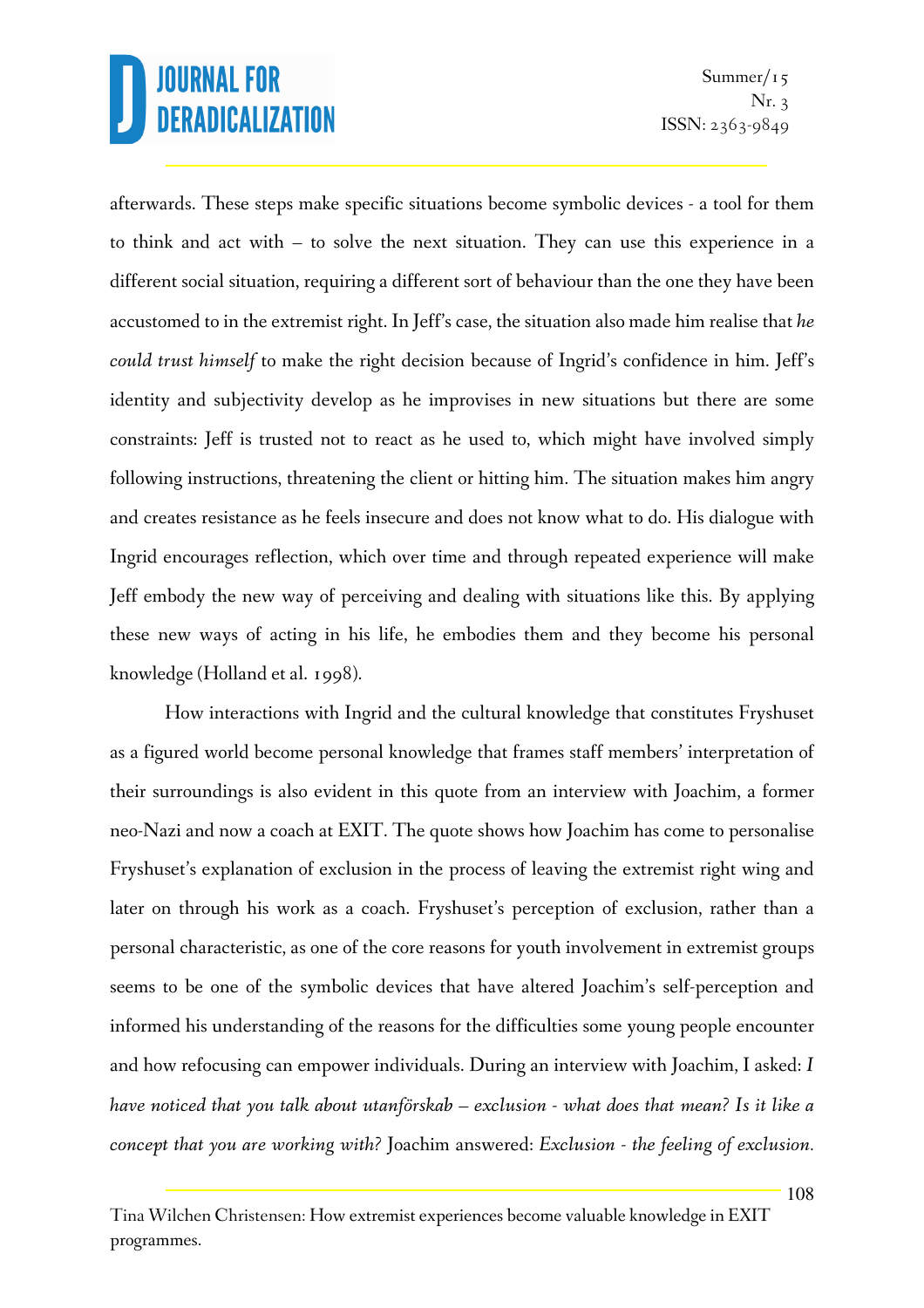*Sometimes it can be a real situation, but it can also be a feeling of being excluded. Modern society is moving forward very quickly, and you have to be good at all these things to succeed. If you aren't, you have the feeling that you aren't part of society, or that you aren't welcome. We work a lot on that to kind of refocus; 'So okay, you feel that society let you down! 'But look at all of these things; these are things that society actually provides for you too'.* He continued: *'You can take control of the situation, and you can go back to school, you can do it'. It is a shift in agency for the person; 'You can also do something about this yourself'. But putting it in a very…you know, I would not use these kind of words. But I would work on motivating people to rethink their situations. A lot of them have had bad school experiences, being bullied or robbed or… having all these experiences that have destroyed their self-esteem, I would have to kind of support them in regaining that; 'You can do it', 'It is possible, you have choices'* (interview transcript 2012).

Through the episodes described above, Jeff, Joachim and the other coaches in a disengagement process are put in the position of a trusted and skilled employee, in which they learn by doing and thereby develop skills and self-confidence. Jeff's example is illustrative of many of the situations that arise in the process former right-wingers go through on their way to becoming coaches at EXIT. This practice also introduces them to very different values and a democratic way of interaction, involving trust, negotiation and communication, as the quote from Joachim illustrates. This is in sharp contrast to the extremist right, with its hierarchical organisation and religiously organised worldview, in which some actions are acceptable while others are taboo (Bjørgo:1997, Fangen: 2001, Eiternes & Fangen 2002, Christensen 2014). By participating in EXIT and being part of Fryshuset, staff members (trans)form their basis for reflection and perception of the world. As they integrate into Fryshuset's figured world they alter their self-perception as Jeff and Joachim have done, who today are highly talented coaches at EXIT, using their own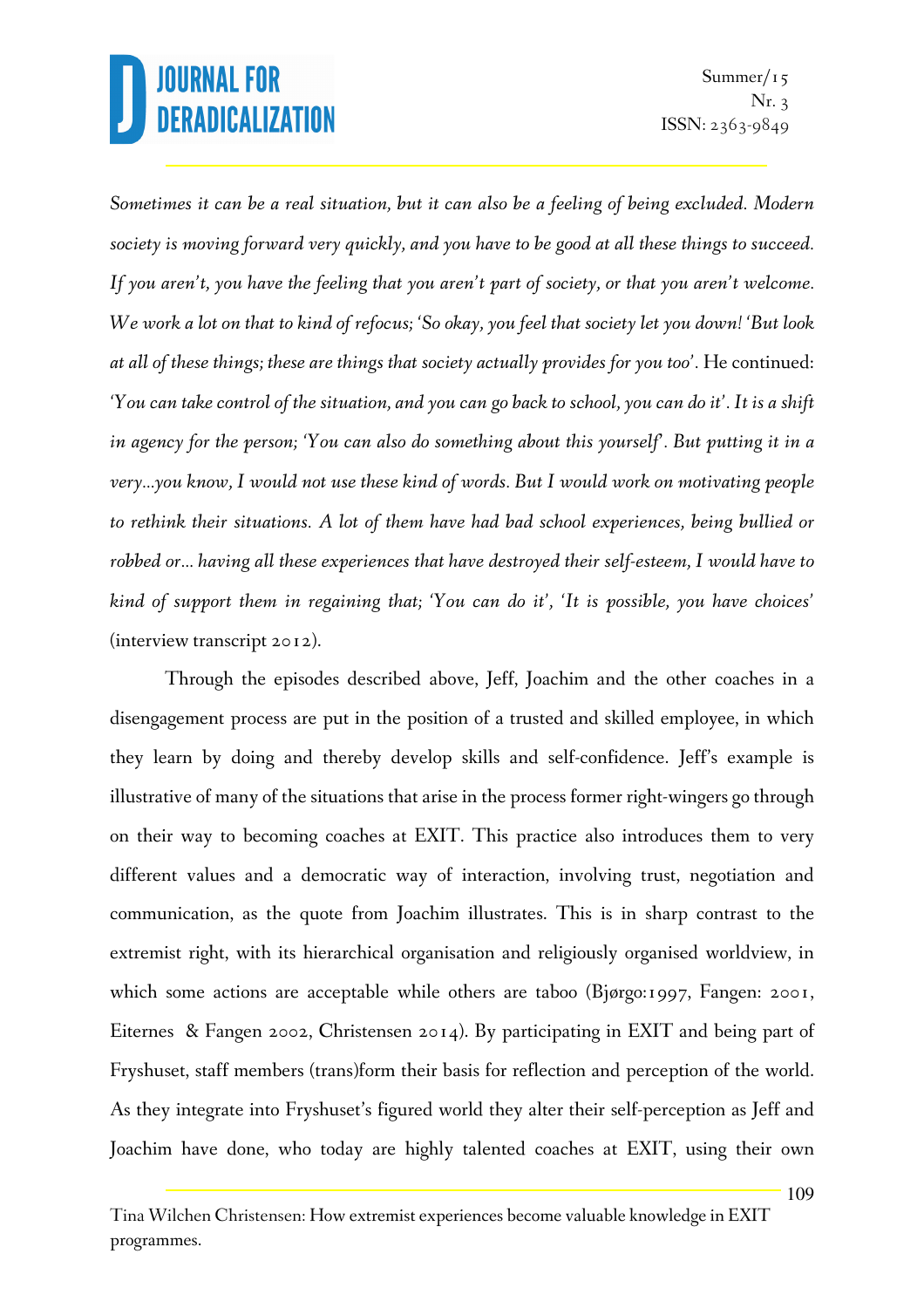experience combined with EXIT's approaches of helping others. EXIT is now a wellestablished organisation, with growing numbers of staff members, who work according to an established practice. Yet what is EXIT's formalised practice today? And how are people who have the propensity to be drawn to the organisation formed in the figured world of Fryshuset at EXIT? I will discuss these themes below.

### EXIT's client support - and the ideas behind it

Out of the very first instances of cooperation between Ingrid and the former neo-Nazis who contributed to starting EXIT, a practice took shape, which today has been professionalised. EXIT has employed two social counsellors, who are officially in charge of the client programme, several academics and a human resources employee. The employees have different professional competences, but common to them all is openness towards others and personal references of individuals taking action and overcoming personal challenges such as drug abuse and difficult family relations.

Client support is still linked to the coaches' personal processes, combined with further experience in working with clients, which has proven that a client's motivation in combination with personal relations to the coach and the support of the coach are allimportant factors in the client's further development. This is why EXIT's work first and foremost aims at helping clients maintain their motivation for change, as altering one's lifestyle to the extent required in these cases is often an extremely demanding task. Coaches at EXIT involve clients in different activities, such as visits to museums, weightlifting, walking and talking, informal café meetings and paintball. The aim is to inspire clients to engage in alternative activities and potentially to identify new activities to be (passionately) interested in (Christensen 2014, Lodenious 2014). The strategy reflects EXIT's approach to personal change, which is based on the conviction that engaging repeatedly in a variety of

Tina Wilchen Christensen: How extremist experiences become valuable knowledge in EXIT programmes.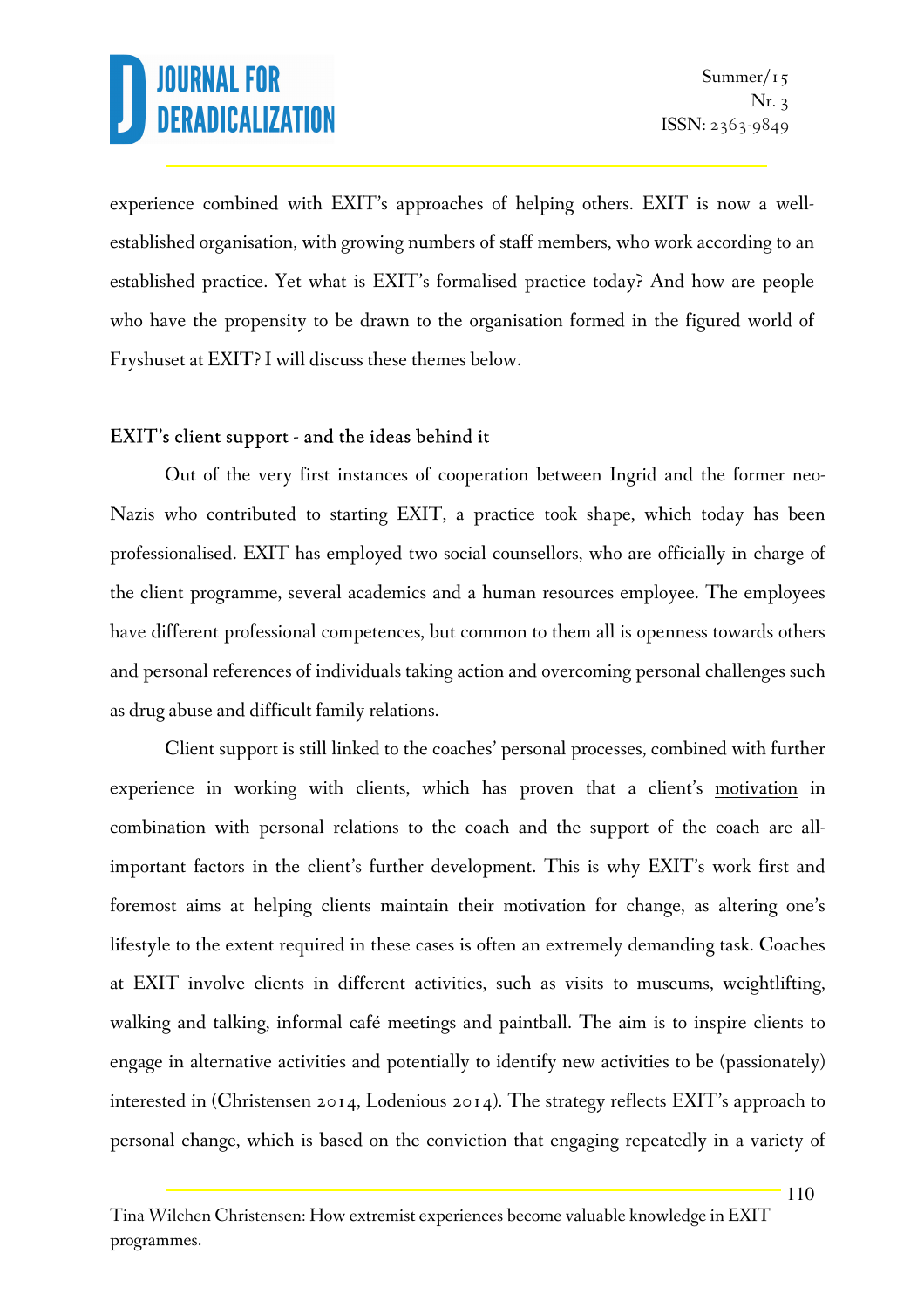activities gives individuals a wide range of experiences and emotions that create new connections in the brain, which, as Ingrid and the coaches explain, is a precondition for people to be able to start (re)acting in new ways.

EXIT is now formally defined as a self-help programme with specific functions associated with client support, including various forms of therapy sessions and emergency accommodation to escape potential harassment from the movement. As the coaches at EXIT have experienced through their own stories, clients are often misinformed about society and unaware of their basic rights, which is why they have immense difficulties approaching public institutions when they disengage. They may struggle with not becoming aggressive and using threats when they deal with formal institutions, as they are often unaware of alternative ways of getting an answer or a result. Therefore, EXIT also provides social support to facilitate individuals' (re)integration into society by helping them in their contact with authorities and by encouraging them to reestablish contact with their family. The organisation also provides consultative support to institutions working to prevent radicalisation of youngsters<sup>10</sup> and now has a worldwide network of people working against radicalisation and extremism.

EXIT has grown out of Fryshuset's practice of building organisations by pooling motivated people with employees with various professional and personal competences. The success of the experience has led the staff to extend their work to include clients trying to leave highly organised street and motorcycle gangs, such as Black Cobra and Hell's Angels. These clients need much the same support as former right-wing extremists. As a result, Passus, a sister organisation, has grown out of EXIT's practice and works according to the same methods and assumptions, but aims at gang members (Christensen 2014). As Ingrid explains:

l.

<sup>&</sup>lt;sup>10</sup> http://www.ungdomsstyrelsen.se/sites/default/files/publikationer\_uploads/utvardering-av-exit.pdf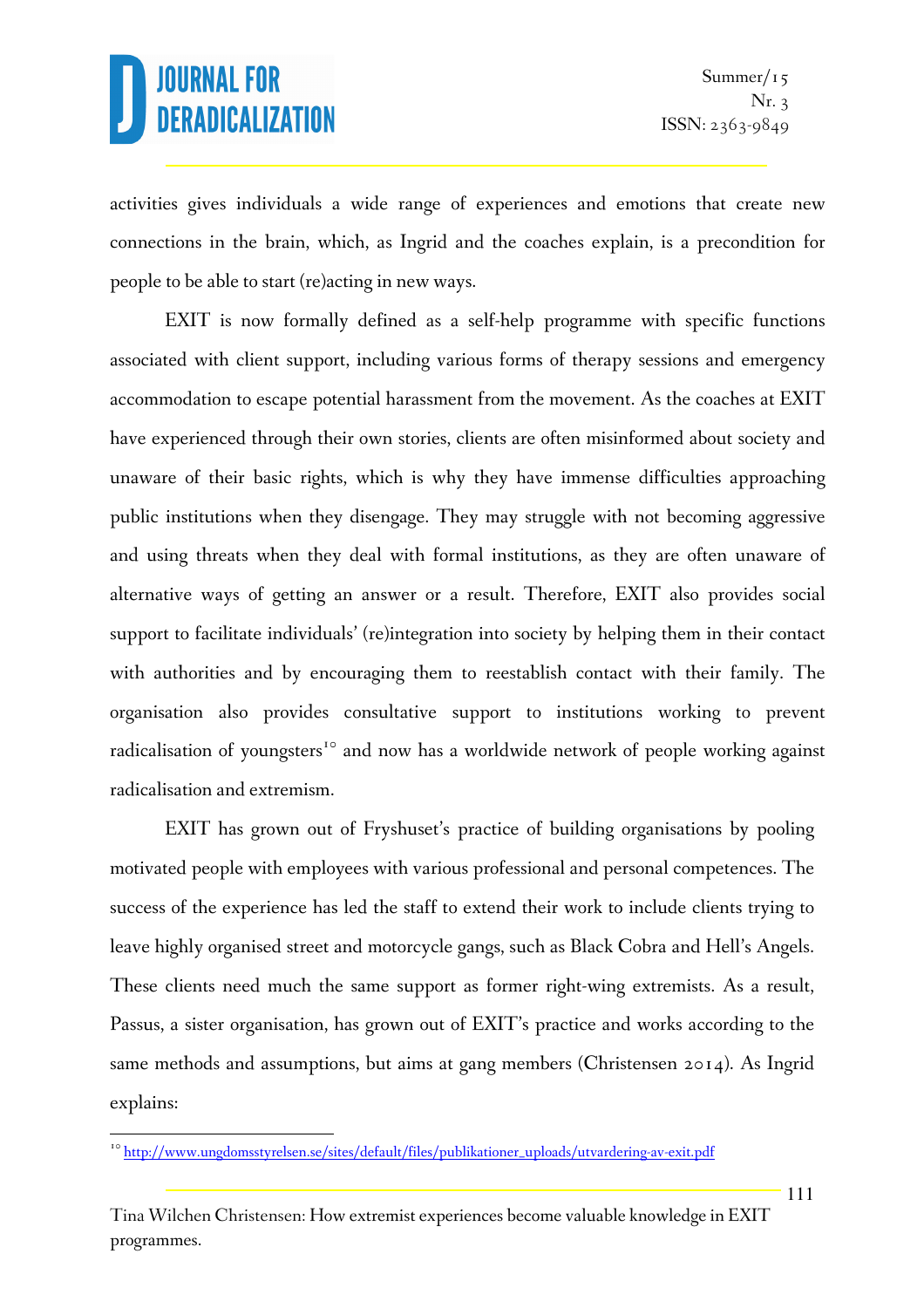*'Exit received an inquiry from a prison under great hush-hush. It was a gang leader who wanted to defect, and we had to consider whether we could work with him. There were people here from the prison's security department and I already had a couple of guys from the biker world who I had taken into EXIT, even though they did not belong there. We had three of these guys, so I thought we could make a pilot project out of it and see where it led us. For we knew all along that with this method, we could meet all types of people from different groups and gangs, and there were indicators suggesting that it would work, and then came the structure, and then we did the same thing with this organisation for defectors from gangs'* (interview transcript 2012). Coaches from EXIT and Passus are now part of a joint team, physically placed in the same office.

As part of the practice of working with clients, the staff of both Passus and EXIT draw a line between people's actions and them as human beings, for, as several employees have explained, '*We condemn the action, but never the human being'.* As Joachim points out; *'How can I help someone if I start by dehumanising him or her by condemning the whole person because of his or her actions?* The view that a person is a human being, no matter what crimes he/she has committed is in contrast with the commonly expressed notion that evil acts make humans become monsters – they dehumanise them – which erases evil as an integrated part of the human experience. The view held by EXIT and Passus enables people who have committed violent acts to move on with their life. As one coach said to his client of many years, '*you can never bring people back to life, but you have done the second best thing: acknowledged your crimes'*, in this case, murder. An opening is thus created for a possible life after extreme violence, although the guilt, as became obvious in interviews with clients, remains a never ending issue to deal with. The founder of EXIT, Kent Lindahl (2000), for example, writes in his autobiography how he continued to struggle with the violent acts he

Tina Wilchen Christensen: How extremist experiences become valuable knowledge in EXIT programmes.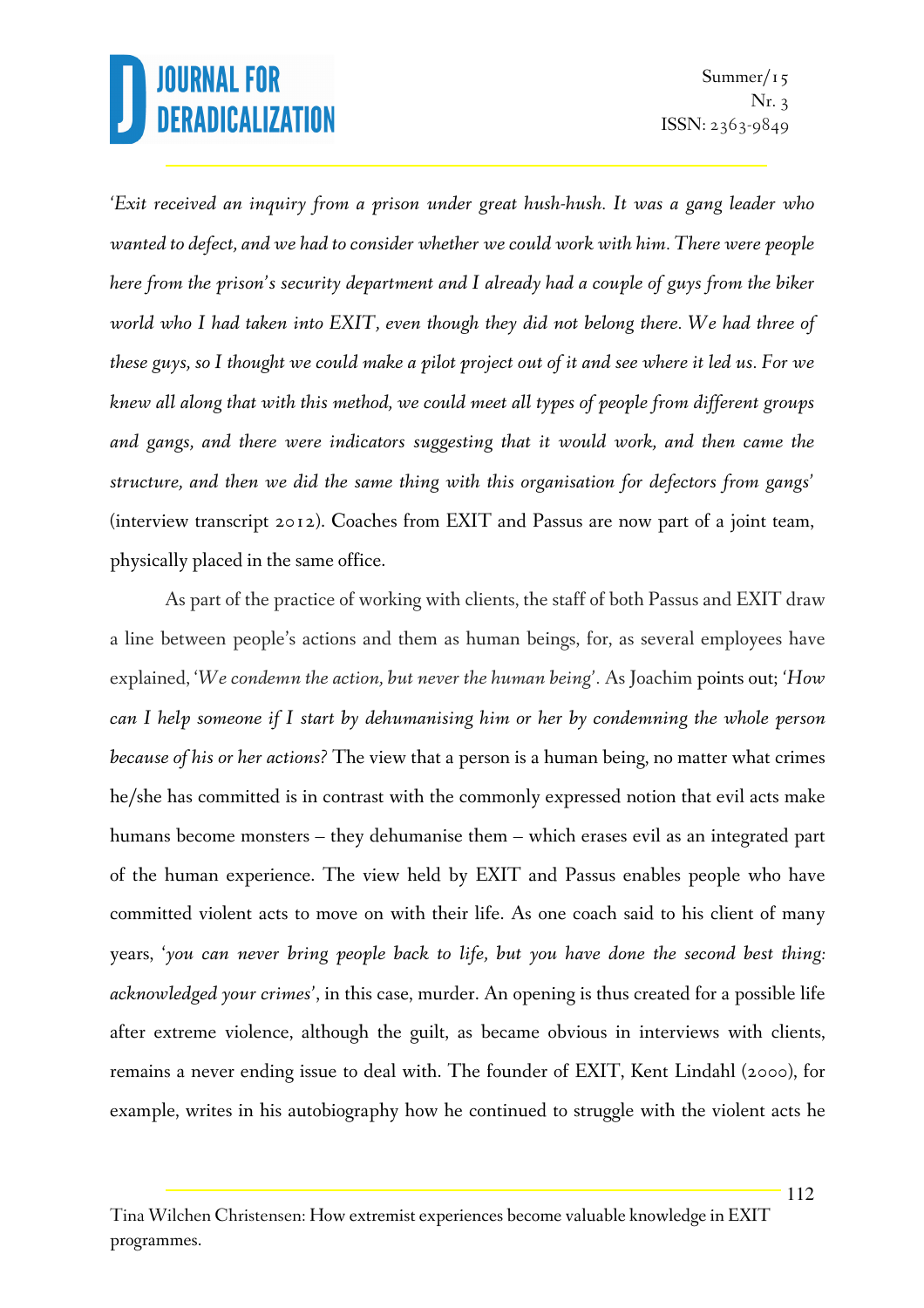had committed years after he had stopped being a right-wing extremist and after year of therapy.

Identity and the way we perceive ourselves is, in EXIT and Fryshuset's frame of interpretation contextual and historical, a *process* rather than a *character* or *personality trait*, which is a fixed and unchangeable entity. Who we are is seen as a result of what we do, rather than something we are. From that follows that identity is viewed as an ongoing and open-ended process, formed in the process of participating in activities specific to figured worlds (Holland et al. 1998).

#### Becoming an agent at EXIT

The figured world of Fryshuset emphasises how the significant interrelation of exclusion, passion, inclusion and empowerment described above is – to varying degrees – acquired by EXIT's members of staff as they participate in the community of practice at EXIT and Fryshuset. By participating in activities at Fryshuset, the employees learn to reproduce and enact cultural forms particular to this world – for example, the way terms like *identity*, *exclusion* and *condition* are used in daily communication at EXIT. Staff members take up these devices for mediating what over time becomes their own conception of issues involved in this particular world. One employee, Karin, describes what she calls her personal journey of development from her first involvement in EXIT as a trainee social worker to becoming a member of staff. Karin feels that working for EXIT has changed her and her perspective to a great extent: *It was a VERY, VERY transformative journey to do my internship here. My judgements and human perspective were questioned, and I was forced to think, "Who am I to judge?" or, "How do I judge" and, "Who am I to meet these people* [neo-Nazis] *in this way?" I gained a completely different understanding of it here, making me see the individual behind a person's actions and getting to understand that the individual is not ...*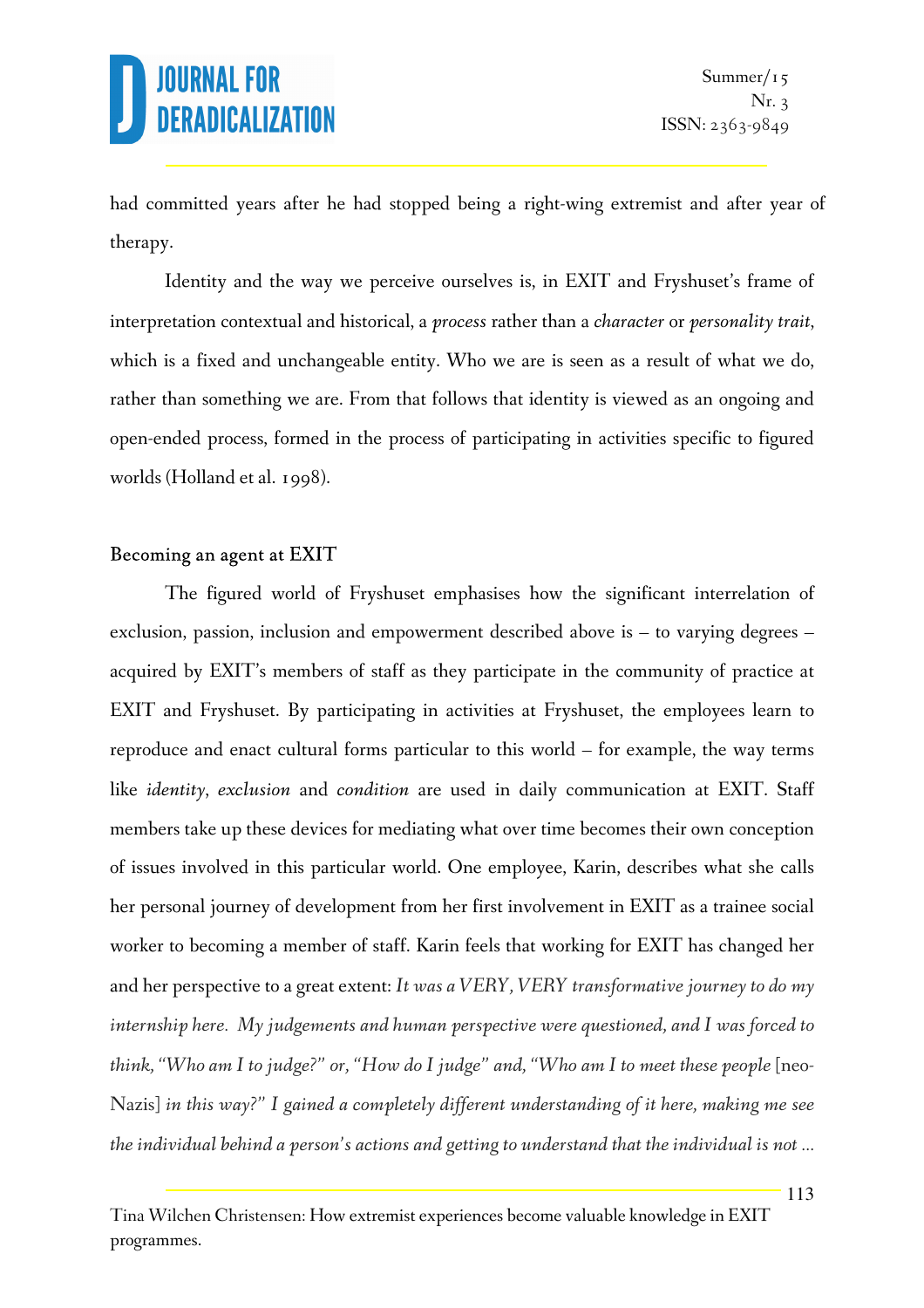*just because you have committed an evil act, it doesn't mean that you by definition are bad for life. ... It is so easy to believe that you are open-minded because you fight for the weaker ones in society... But then when you come here you see a totally different kind of exclusion. Karin* experienced, for example, how difficult it can be for clients to overcome society's stigmatisation of them as former extremists. *It was a very, very positive – and as I said – quite scary journey. A lot happens along the way on a personal level during your time here. ... Really to realise that it is not always the individual who is ... that it's social conduct that is shaped by our surroundings and circumstances, and what happens around you of course, in combination with internal disposition and so on. But precisely, we are all products of our conditions in a way.'* (Interview transcript 2012)

Karin came to perceive herself in a different way as she realised how she had been judging neo-Nazis herself. Through her work at EXIT, she began to understand that there could be an alternative explanation for why people joined extremist groups, which made her question her own reasons for judging these people. By engaging ourselves in a figured world, we form and become formed when we make the symbolic meaning of the devices of the figured world our personal knowledge. These devices can be things, people, words or, as in this case, a specific perspective on people (Holland et al. 1998). Yet as will become evident, some people incorporate an identity and self-understanding as an agent in EXIT's figured world to a much greater extent than others. Karin has acquired an EXIT perspective – the separation of the human being and his/her actions and the identity formation in relation to a context – through her engagement. Over time she has come to identify herself with the organisation, where she has been presented for this frame of interpretation in different ways – through dialogue, meetings, work with clients – and it has come to constitute her perspective of not only the clients but also people in general, including herself.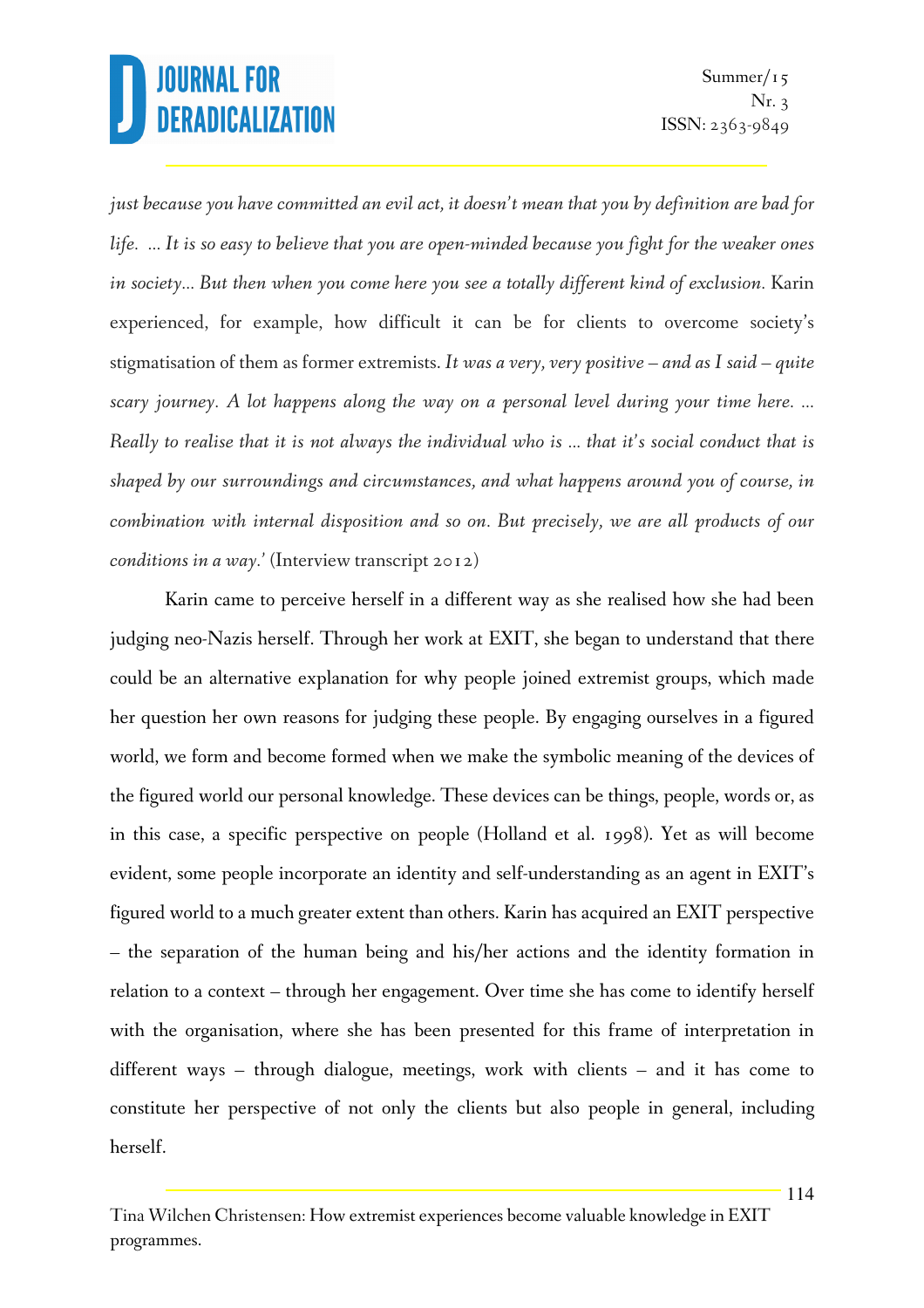As the example above illustrates, staff at EXIT come to perceive the world in a rather similar fashion, in part because perspectives tend to become coordinated as some views and actions are encouraged and others are discouraged through subtle signs, making individuals refrain from repeating them (Hasse 2002). Some of the employees are newly arrived; they come with different professional experiences and perspectives, not only on client cases – which is encouraged – but also on the established practice surrounding the work with clients. They will reflect on explicit rules, practices as well as implicit taken-for-granted ways of doing things (Hasse 2002:201). As Karin's quote illustrates, some staff members come to identify strongly with Fryshuset and EXIT, whereas others will never come to identify with the figured world of Fryshuset – or at least not enough to interpret the issues at stake at EXIT by drawing on the cultural knowledge that brought Fryshuset into existence.

Many of the former and present clients I have interviewed have expressed a feeling of gratitude and a desire to give something in return to EXIT and their coach, who they feel has made it possible for them to change their lives. Therefore, many current clients wish to become coaches. This ambition can also be a result of 'the coach' being one of the first examples of a job function they encounter as they disengage. Also, it is one of very few jobs in which they can actually use what they have learned in the extremist environment. Yet very few former clients actually become coaches.

Since EXIT became an established NGO, new coaches are recruited from former clients and they learn through cooperation with experienced ones (Christensen 2013, 2014, 2014 in press). This description from a meeting illustrates that the learning period is yet another transitional period for the coach in the becoming: *Erik, a former client, who has worked as a coach for a year points out that the staff members at EXIT are the only ones in Europe spending so much time on a single client. 'What do we do if a coach gets sick'? He asks. Ingrid answers by emphasising that he, Erik, has to learn how to do the work from more* 

Tina Wilchen Christensen: How extremist experiences become valuable knowledge in EXIT programmes.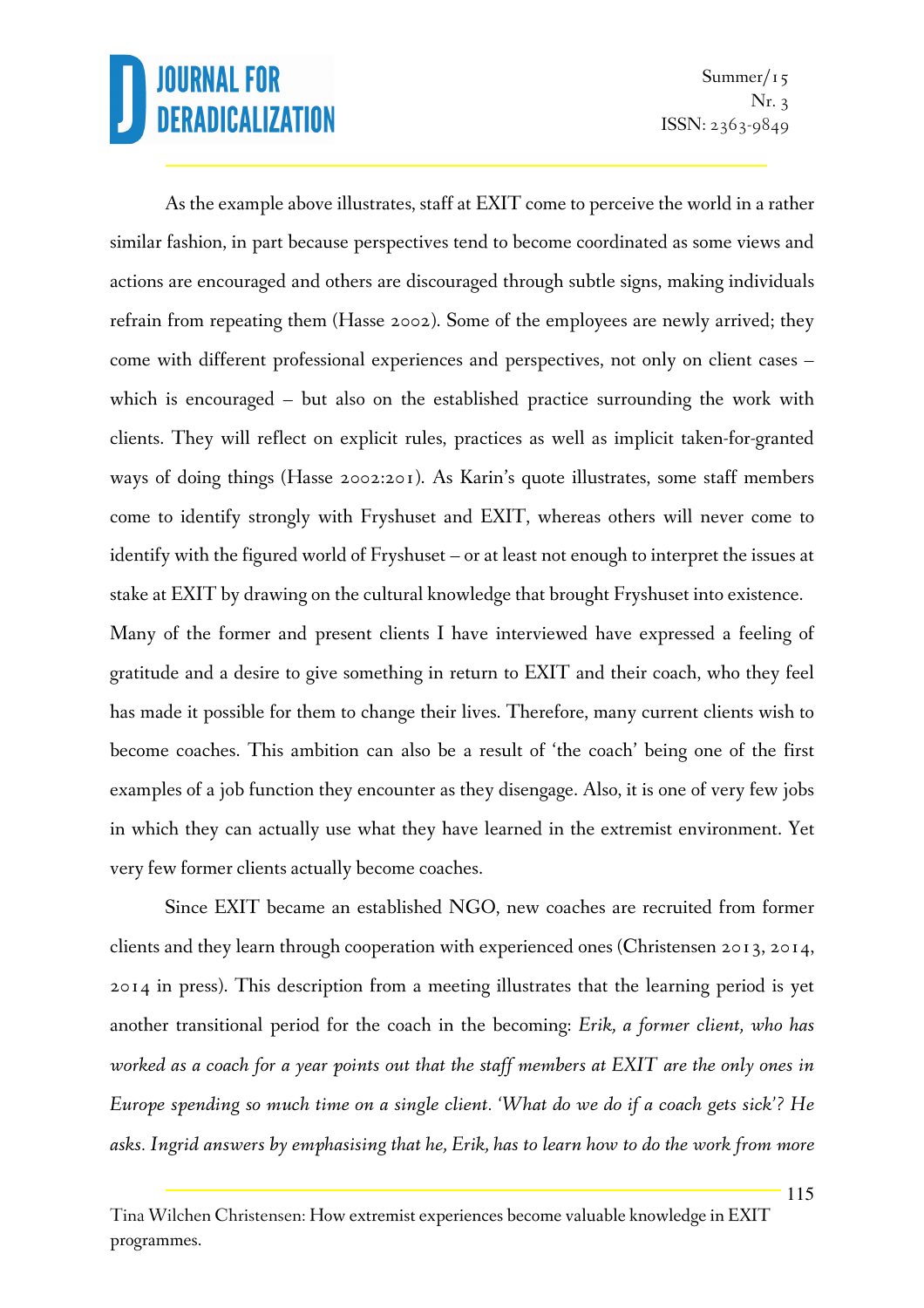*experienced coaches. Joachim and Jeff* (two of the first coaches at EXIT) *learned in the beginning how to work with clients in this way. She continued,' Two client-coaches cannot learn from each other', she said, 'and you also need to deal with the emotional side of what is going on inside yourself in the process'* (field note 2012).

Coaches thus learn 'how to be coaches' by cooperating with experienced coaches – in the same way as Ingrid worked with Jeff as described above – but the coach in the becoming also needs to handle his emotions. For the new coach, the learning process is thus social in that he, through interaction with the experienced coach (and other staff), learns how to handle clients, but he also learns to enact cultural forms particular to Fryshuset and EXIT and to take up these forms as devices for mediating his own conception of himself and the world around him. This is a transitional period in which some, but not all, coaches attach themselves emotionally to the position as coach, which over time will make them internalise the interpretation of events and experiences and the appropriate behaviour and values of a coach at EXIT and Fryshuset. This is a step on the way to becoming a coach. Yet what needs to happen for a coach in the becoming to actually become a coach? What is the learning model? I will discuss these questions in more detail in the next paragraph.

### Being a client - becoming a coach - supporting a client

The current coaches at EXIT are characterised by a high level of energy and a devotion to their position as members of staff at EXIT and/or Passus. This enthusiasm also seems to have helped them attain status in the extremist right or highly organised criminal gangs they have been part of before they joined EXIT and/or Passus.

Clients who become coaches are required to do something between the two positions as a way of preventing them from relapsing into old patterns of behaviour because of the job and making it less painful for them to handle the clients' problems. One client-coach at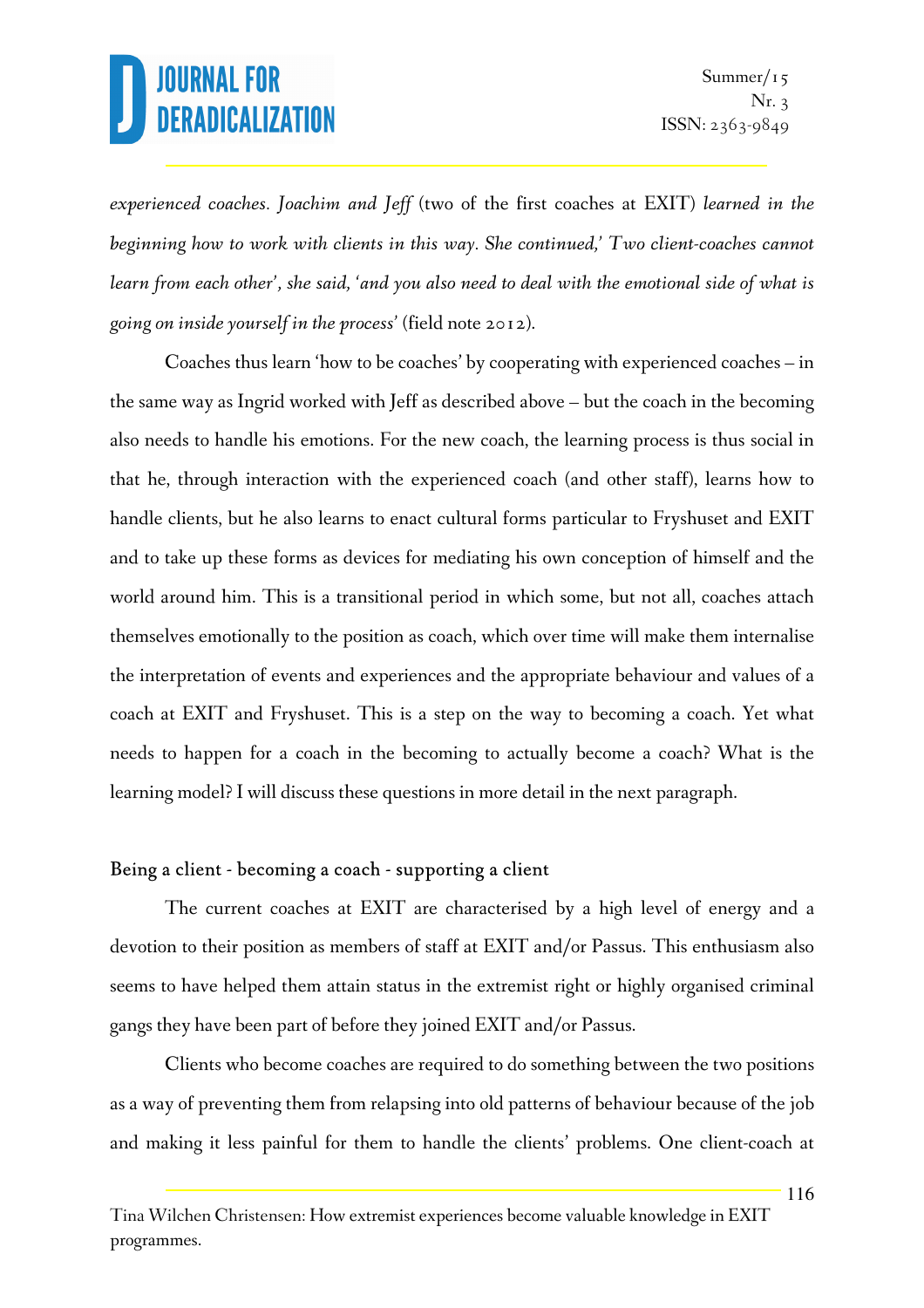EXIT mentioned that it remains a daily struggle to adhere to a non-criminal path in life; however, the coaches who had been there for up to ten years never mentioned this struggle. Between two of my periods of fieldwork two coaches were dismissed, as EXIT found out that they had hardly met their clients and that they had exploited them, rather than helped them. This situation highlights that even though people are at EXIT and Fryshuset they do not necessary invest emotion in and attach themselves to EXIT or their position as a coach. Most individuals engage to varying degrees in and identify themselves with the position open to them while a few never do, as in the above-mentioned case (Hasse 2002:206, Holland et al.1998).

According to the person responsible for human resources, when a client becomes a coach, he can be hired in a wage subsidy job, where the employer pays 20% of the wage and the social system the rest. Wage subsidy jobs can be held for up to five years; the maximum duration is given to people suffering from illness or who have had major personal problems like crime and drug abuse. The wage subsidy is considered a transitional benefit that can help these people return to the labour market. Over time the subsidy is reduced, so that the employer pays an increasing percentage of the wage and finally the full wage. This model gives people who have been out of the labour market for some time the opportunity to, for example, learn to take responsibility, to come on time and to develop a work identity. It also makes it possible for client-coaches to be engaged in the learning process of becoming a coach on a flexible basis, allowing them to take days off and to work part-time if they feel that the job is becoming too demanding, as a lot of the client-coaches are still struggling with their personal problems.

During my fieldwork I participated along with several coaches in a further training course called 'Crime as a lifestyle'. The course was based on group work and reflective exercises, where we had to think how a criminal we knew would react in a specific situation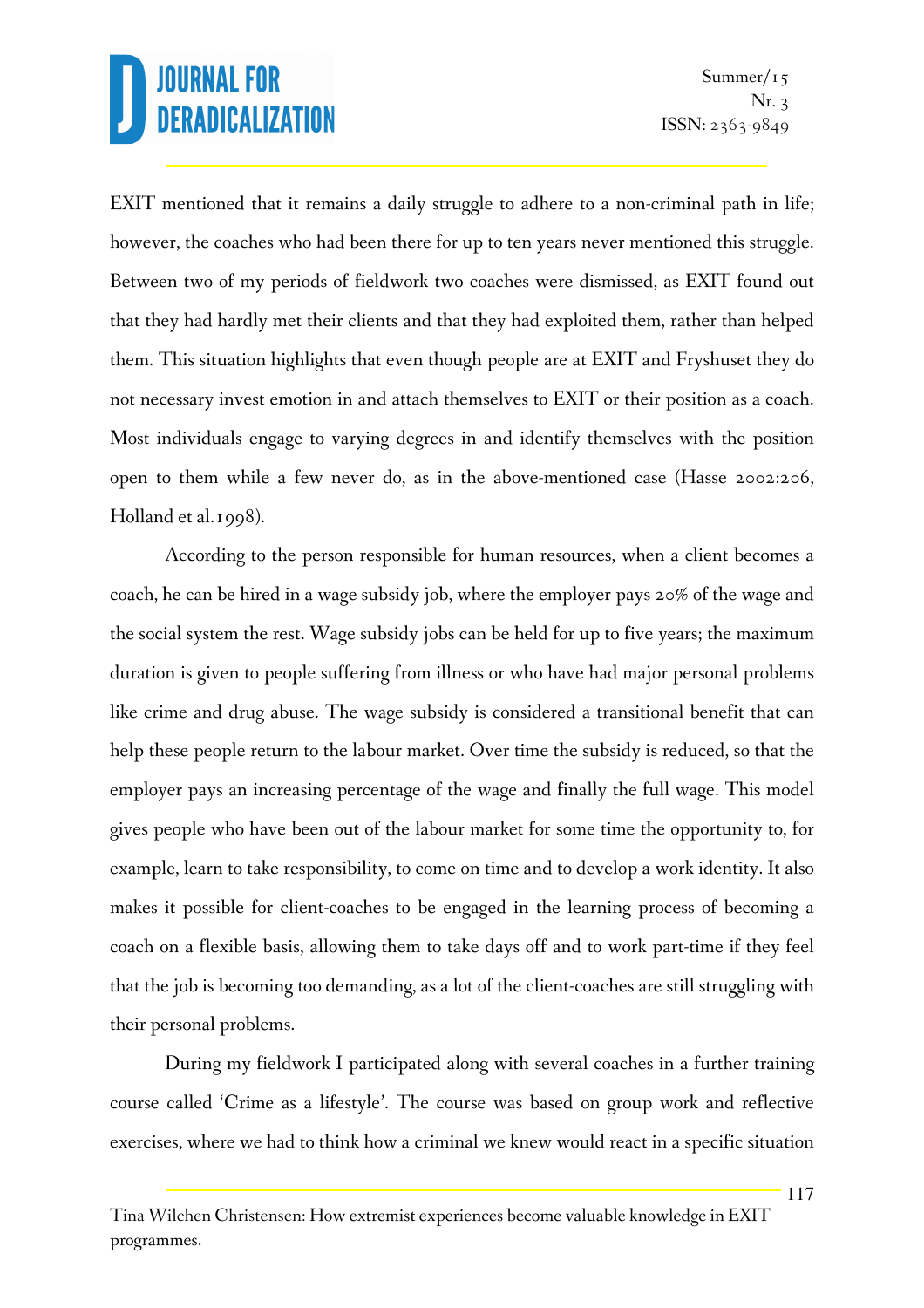Summer/ $15$ Nr. 3 ISSN: 2363-9849

(or participants could think of themselves and their own reactions, if they had a criminal background). The idea was to discuss the result of the individual criminal reaction pattern, but seen from the perspective of others; in other words, what effect does a criminal act – for example, violence or robbery – have on other people and on the lives of close relatives of the criminal. After a few days I noticed that one of the new coaches was absent. I asked an employee where he was, and she explained: *Lars felt really bad while participating in the 'Crime as a lifestyle' seminar. He thought it was very hard and it had made him doubt whether he had distanced himself enough from his own story to be able to work as a coach, or whether he should do something else that had nothing to do with this at all'* (field note 2012). The course introduced the client-coaches to exercises that can help individuals reflect on their own story with the aim of making them realise what criminal acts do to other people, including victims, family and girl- or boyfriends. Most criminals tend to avoid reflections like these on their criminal lifestyle or make excuses (Bergström 2012). Being in a group where you are expected to speak about your reflections makes it hard to avoid thinking about and discussing your feelings. These kinds of exercises create self-consciousness and self-reflection and help the person take the standpoint of others. In this way, the clientcoach/coach learns to objectify himself and through the objectification gains a different understanding of his behaviour – seen from the perspective of the victim – which can help guide his subsequent behaviour (Holland et al.1998). The courses in combination with Fryshuset's frame of interpretation of the contextual reasons for youngsters participating in destructive groups, also presented at EXIT and Passus, help client-coaches understand how the context you are a part of opens up certain possibilities for you while closing others. It is, as coaches point out, much easier to become a criminal if there is a gang next door and your friends are involved in it than if it is not an option.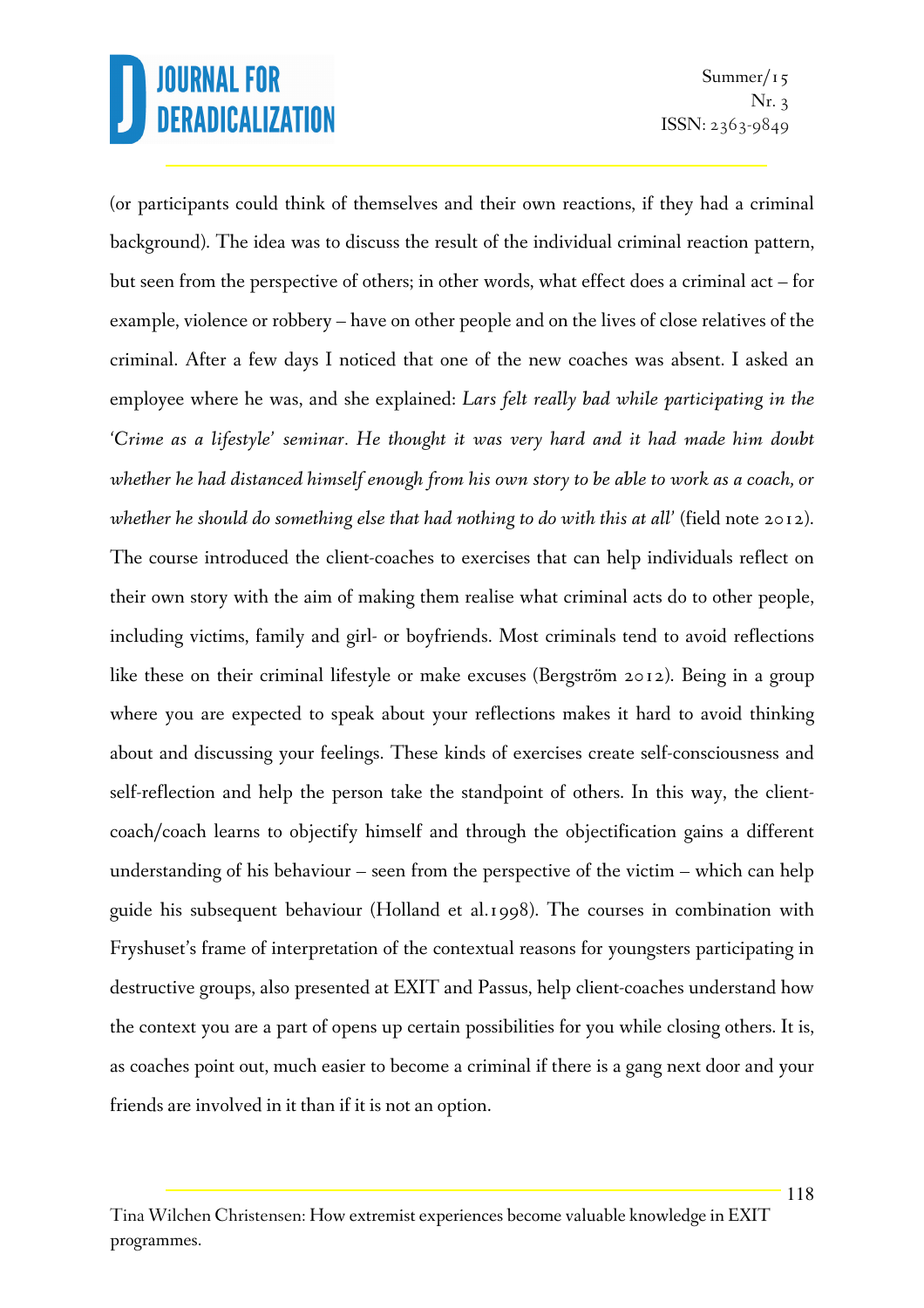Activities like courses, meetings and the daily dialogue with other staff also make the clientcoach part of an interaction in which he will be introduced to words that enable him to verbalise his thoughts. This can be demanding as it can take time to develop a vocabulary for the feelings and thoughts connected with the many aspects of changing one's identity and lifestyle. The interaction also puts the client-coach in situations where he has to take others into account, for example, by paying attention to others' feelings, listening to others and responding in an emphatic way.

During yet another stay at EXIT I got to participate in a seminar that had been arranged for the staff. The idea was to discuss client work and how to handle the fact that not all clients would end up leaving the gang or extremist group for good –regardless of the coaches' effort. During the course, the teacher asked one of the client-coaches: *'What would you do if a client hit you? Lars answered; 'I would hit him back and then we could take it from there'. 'Then', the teacher said: 'you would be just like him, and you would be back to where you came from'. Another client-coach said that he hoped his appearance in itself would be enough to show what the game was about. Because, as he said, 'If you hit someone, you must also be strong enough to take one back - and that should stop you from hitting'* (field note 2012). Looks – in this case, muscles – have been created through years of weightlifting, to be able to signal;' I'm strong, I hit hard if I have to, so think twice before you act'. The answers reflect the logic at work in gangs and demonstrate why the exercises at the seminar were designed to make the client-coach think about how to respond to clients, knowing their logic but applying a different one themselves. Yet they also make them go through their reaction patterns and then evaluate them on the basis of a new standard, which stipulates that hitting back is not socially acceptable. It is even made explicit that if a client-coach does hit someone, he will no longer be perceived as having left his old (violent) lifestyle behind.

Tina Wilchen Christensen: How extremist experiences become valuable knowledge in EXIT programmes.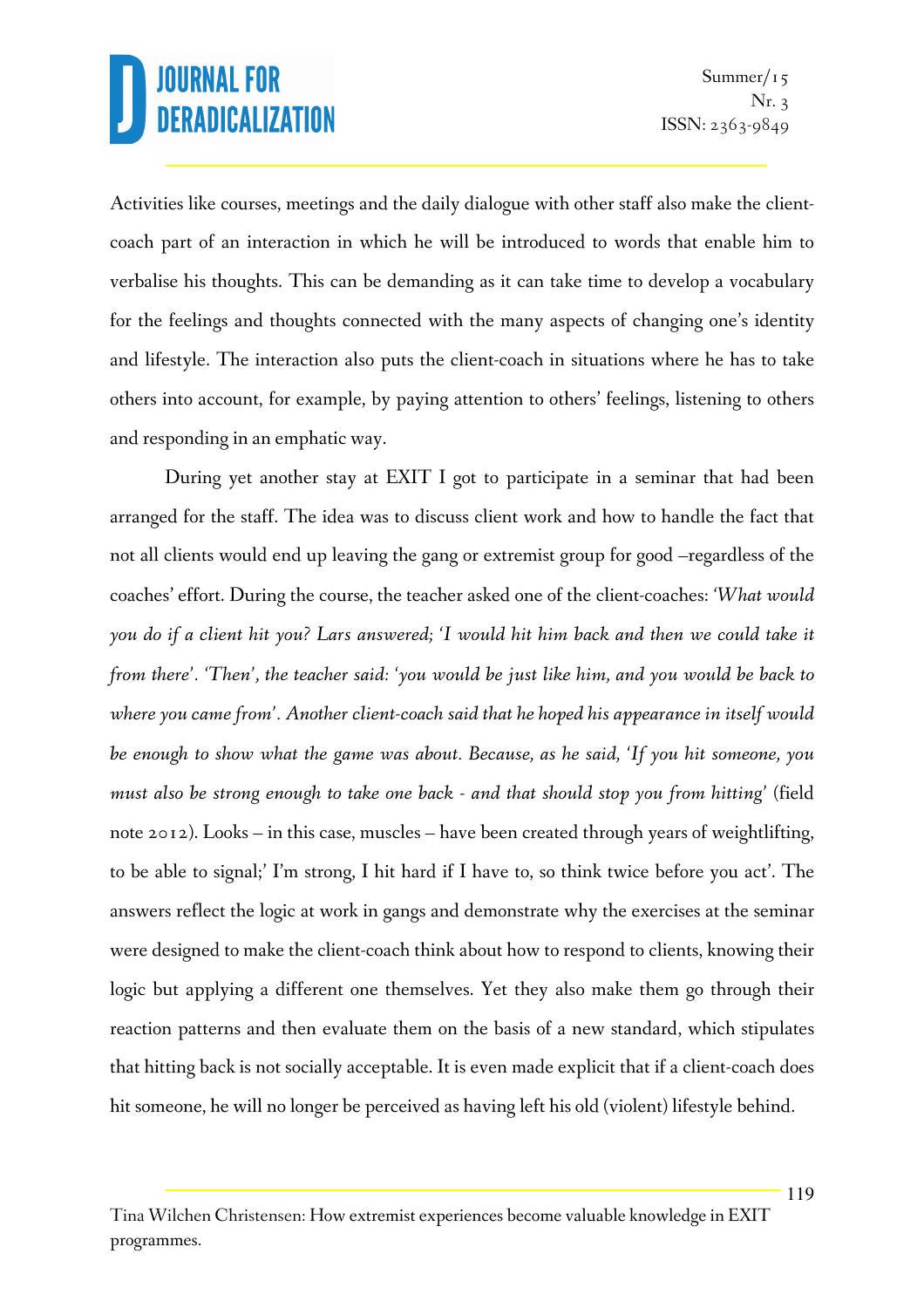The client-coaches are in a new context: Fryshuset. They are addressed as trustworthy individuals and coaches in the becoming; people whose opinion counts. Thus each time a client-coach interacts in contexts such as seminars, teamwork, meetings and dialogues with other coaches, he gets additional tools – mediating devices – as a means to reflect and he is afforded a position as a coach and equal. Coaches also become emotionally attached to the identity of coach when they start to care about how other staff members perceive them. Viewed over the long term, these day-to-day practices of social positions and acts of inclusion create a situation where an individual's position and identity as a coach (if he comes to identify himself with the position) co-develop and become a disposition leading to a definitive change of self-understanding and identity (Holland et al. 1998)

During the last part of my fieldwork, I participated in a three-day course on a method called 'motivational interviewing'. According to the teacher, *'You tend to uses the style of communication that you have experienced as useful'. 'Using mockery and a condescending tone work very well in a criminal world*. The remark made one client-coach become more aware of his own communication style, which he was very frustrated with. He said; *I have a problem if I become passionate about something; I take over the conversation, making it hard for anybody else to speak. I am tired of being that way. But it used to work well, to be able to present things factually all the time, like, 'This is it', 'I know the facts' so 'I'm right' and therefore I have the claim to power. I am so tired of being that way, but it's really difficult not to behave that way* (field note 2012).

Such remarks underline how our disposition or habitus is inscribed in our bodies (Wilken 2007). Yet they also show how the different courses and activities the clientcoaches participate in are a means of becoming conscious of their embodied behaviour as well as learning the tools needed to work with clients. Courses like these help coaches

Tina Wilchen Christensen: How extremist experiences become valuable knowledge in EXIT programmes.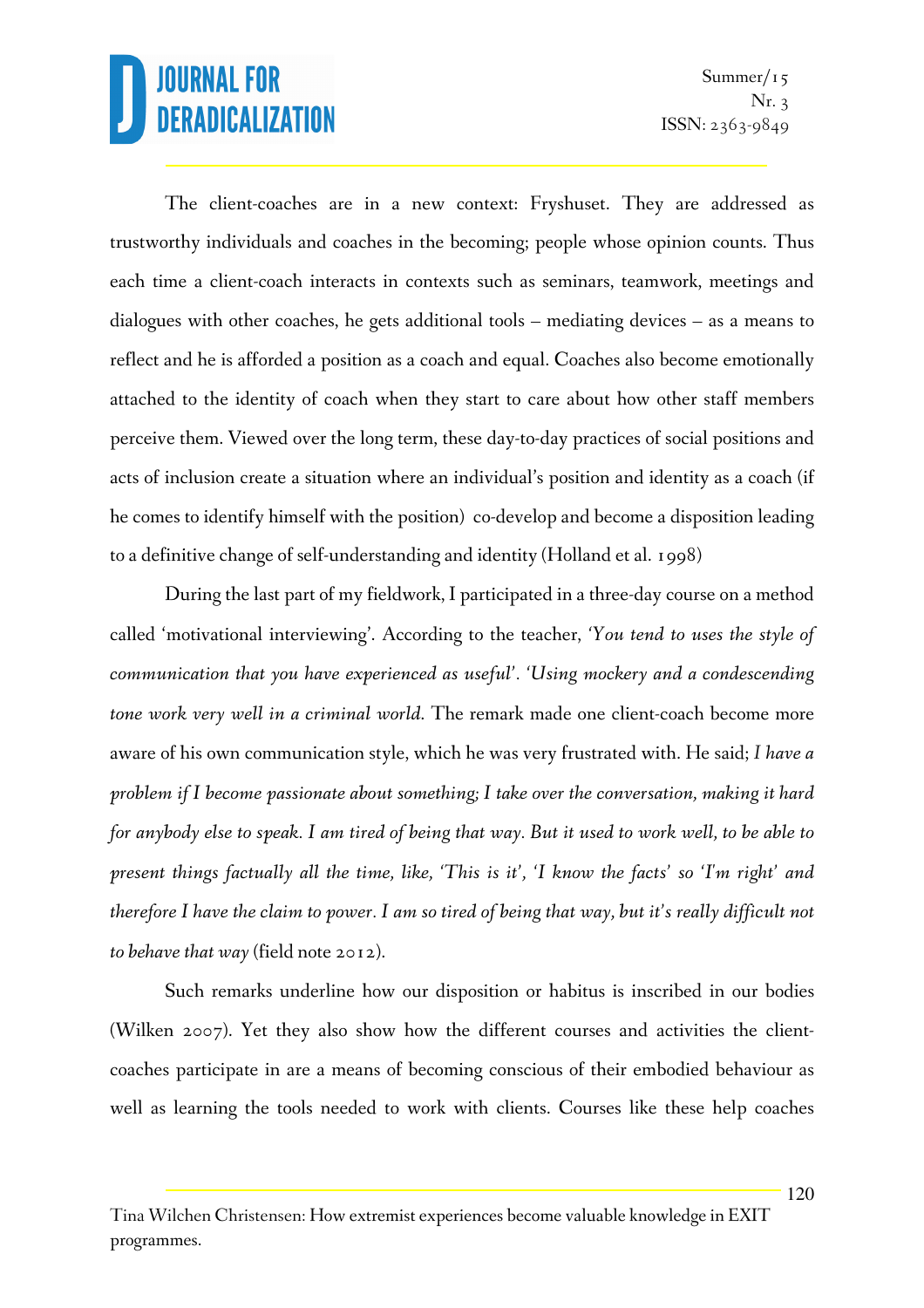identify their emotions and verbalise them, which is a very important part of objectifying yourself, making it possible to alter your actions and self-understanding.

Discussing with more experienced staff difficult aspects of specific clients' cases and the client-coaches' own emotions in relation to them is yet another means through which the client-coaches learn how to support their clients but definitely also get tools they can use themselves (Christensen 2014 in press). When they discuss clients, the clients-coaches' vocabulary expands constantly. Being able to verbalise emotions makes it easier to understand (one's own and the client's emotions) and handle them and make it possible to communicate with others about any difficulties. Since they were clients, the client-coaches have been going through a very intensive period of self-development perceived through the frame of interpretation at EXIT, in which they have learned more about themselves, their values and their reactions. The result is that the client-coaches begin to perceive their own story through EXIT and the figured world of Fryshuset, in which their actions are not the outcome of their character, but are recast in a frame of understanding that makes them an outcome of the client-coaches and their context.

For example, clients often have problems with social relations, yet according to EXIT's perspective, this is not because they are stupid, evil or uncaring, but because they have not learned how to interact with others. This perspective opens up the possibility that an individual – a client or client-coach – can change by learning the rules of social interaction. Moreover, client-coaches are surrounded by role models who are former neo-Nazis and/or gang members, but who are now experienced coaches, proving that it is possible to change your life for good. These role models constitute a mediating device, as the client-coaches can use the more experienced coaches' personal development and stories to understand the steps leading to a change of lifestyle and identity – and that it is possible to change. The personalisation of the identity as coach and no longer a former gang member or

Tina Wilchen Christensen: How extremist experiences become valuable knowledge in EXIT programmes.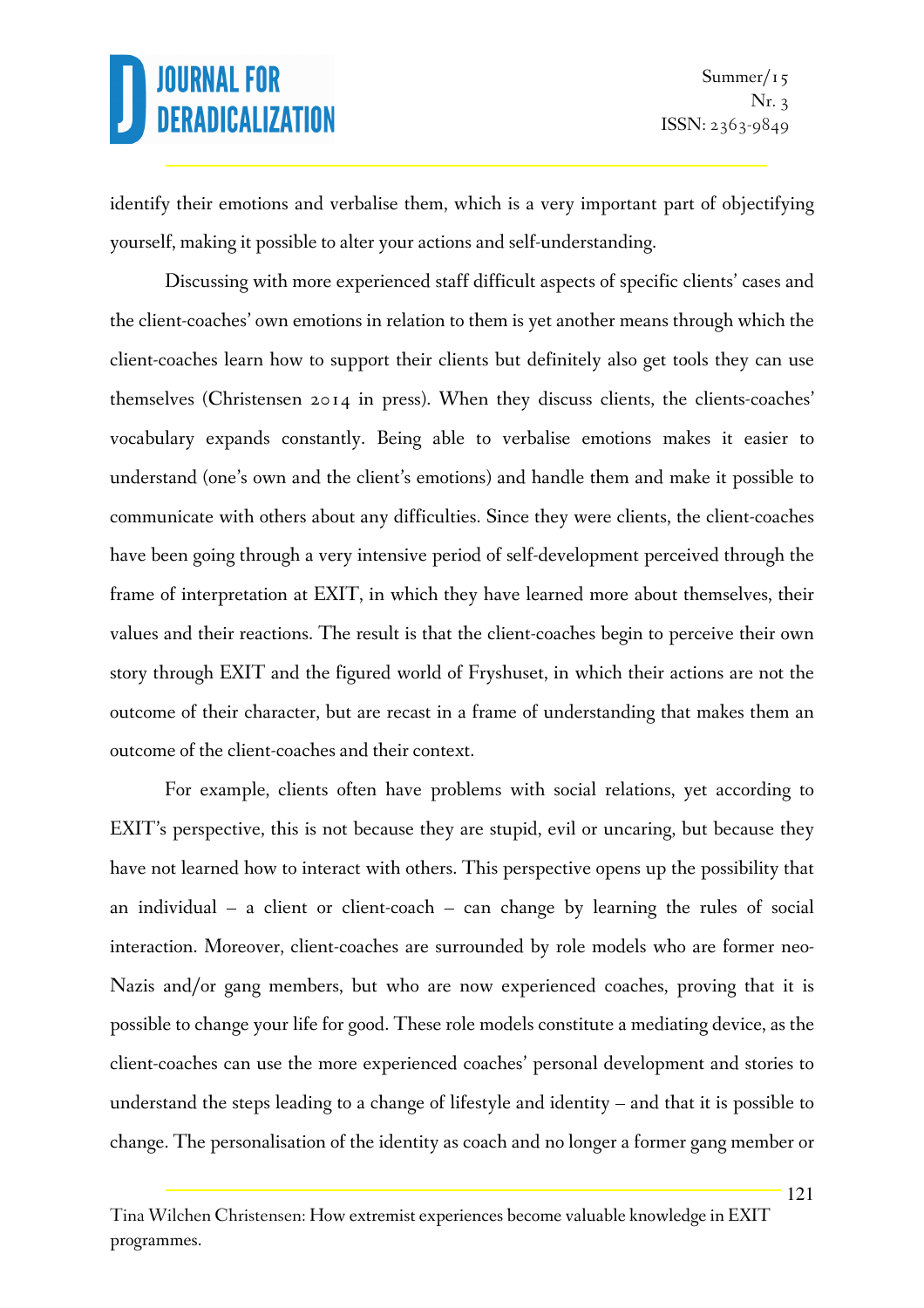extremist takes place as the client-coach begins to identify with the other coaches. Through comparing his life to theirs, he sees that they have been where he is now and that they are like him and he is like them. Their stories become subjective mediating devices: means by which the client-coach can direct and evaluate his own behaviour (ibid. 75).

*Erik, a coach from Passus, is convinced of the importance of finding people's passions. After having found his passion-* as he tells a day in the office *-he has entered a whole new path in life. Initially, when he was no longer a client, he did not want to be a coach because there were many other jobs that paid much more, and he thought that it was very important to have a lot of money; he presumed that money was his driving force. But over time in Passus, he found out that money did not drive him quite as much as he thought. Now he is really passionate about his job as a coach, which he now feels is more important than money* (field note 2012).

The quote illustrates how this coach has altered his self-perception by engaging in different activities, as clients are encouraged to do while at EXIT or Passus while at the same time perceiving his story through the frame of interpretation of EXIT and Fryshuset. Erik makes the figured world of Fryshuset his personal knowledge as he explains how finding his passion has made him become a passionate coach.

Through their work at EXIT, client-coaches become an active part of numerous social relations, and are at the same time positioned as people who contribute in important ways. The old conception of self in relation to being former neo-Nazis and clients is weakened through a process of day-to-day encounters – participating in collaborative activities, engaging in conversation and interaction – on which their positions as staff members at EXIT are built. This process alters their identity as former neo-Nazis and clients, and their perception of the figured world that once gave their identity meaning: the White Power Movement (Christensen 2014). In the formation of a new identity a

Tina Wilchen Christensen: How extremist experiences become valuable knowledge in EXIT programmes.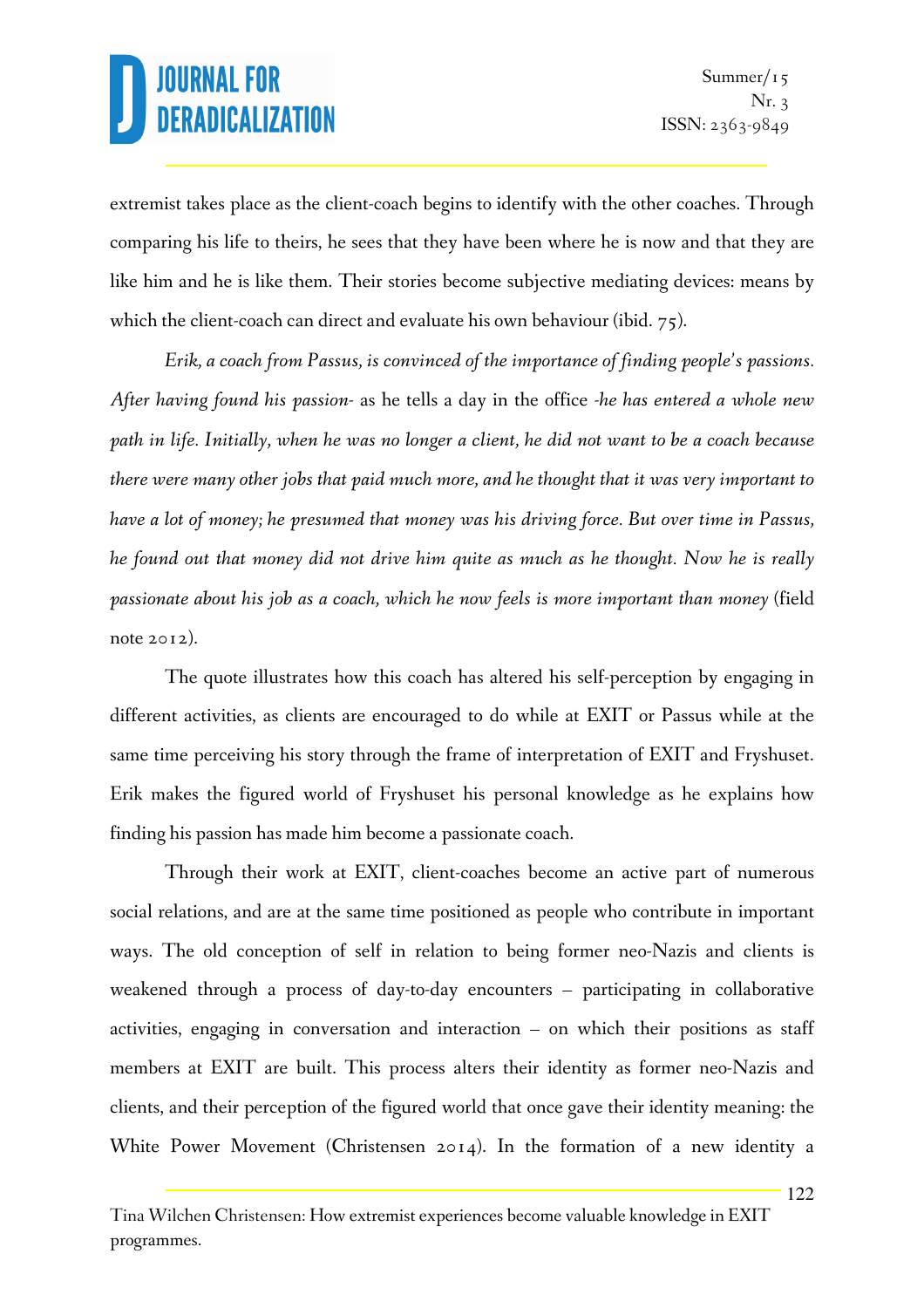motivated individual comes, with the social encouragement and insistence of others, to interpret the world in new ways, and to position him/herself and emotionally invest him/herself in that world. (Holland et al. 1998: 73-74). To develop from a client into a coach is a journey of personal and professional change. Through the situations described above, clients become part of a learning process through which they gradually develop their identity as coaches. Yet the client-coaches also struggle with personal problems, which have an impact on their performance as coaches and their daily wellbeing. Supporting clientcoaches in moving forward requires a supportive team of colleagues, as will be discussed below.

### Learning how to solve problems in your own life by interacting with supportive colleagues

While I was at the office at EXIT and Passus, I soon noticed the very inclusive way in which people interacted. The tone among staff is positive and the employees joke and laugh. Staff often hug each other, engage in play-fights and in other ways show physical signs of caring. The office of EXIT and Passus is not big and in the middle of it, there is a table with ten seats. The table is where all the meetings take place, the staffs eat their lunch and drink coffee and the clients of Passus sometimes sit and talk with whoever is available. As Hilde – a social counselor - once said, some of the clients do not have a family, so they try to create a homely and a caring atmosphere and make an effort to avoid resembling an institution. Many of the clients and coaches have extremely negative associations with institutions such as 24-hour youth care centres and prisons.

The employees seem to perceive their positions as something more than jobs. They meet at each other's homes and seem to know about each other's lives in great details; sometimes they phone one another at night to continue a discussion about important issues.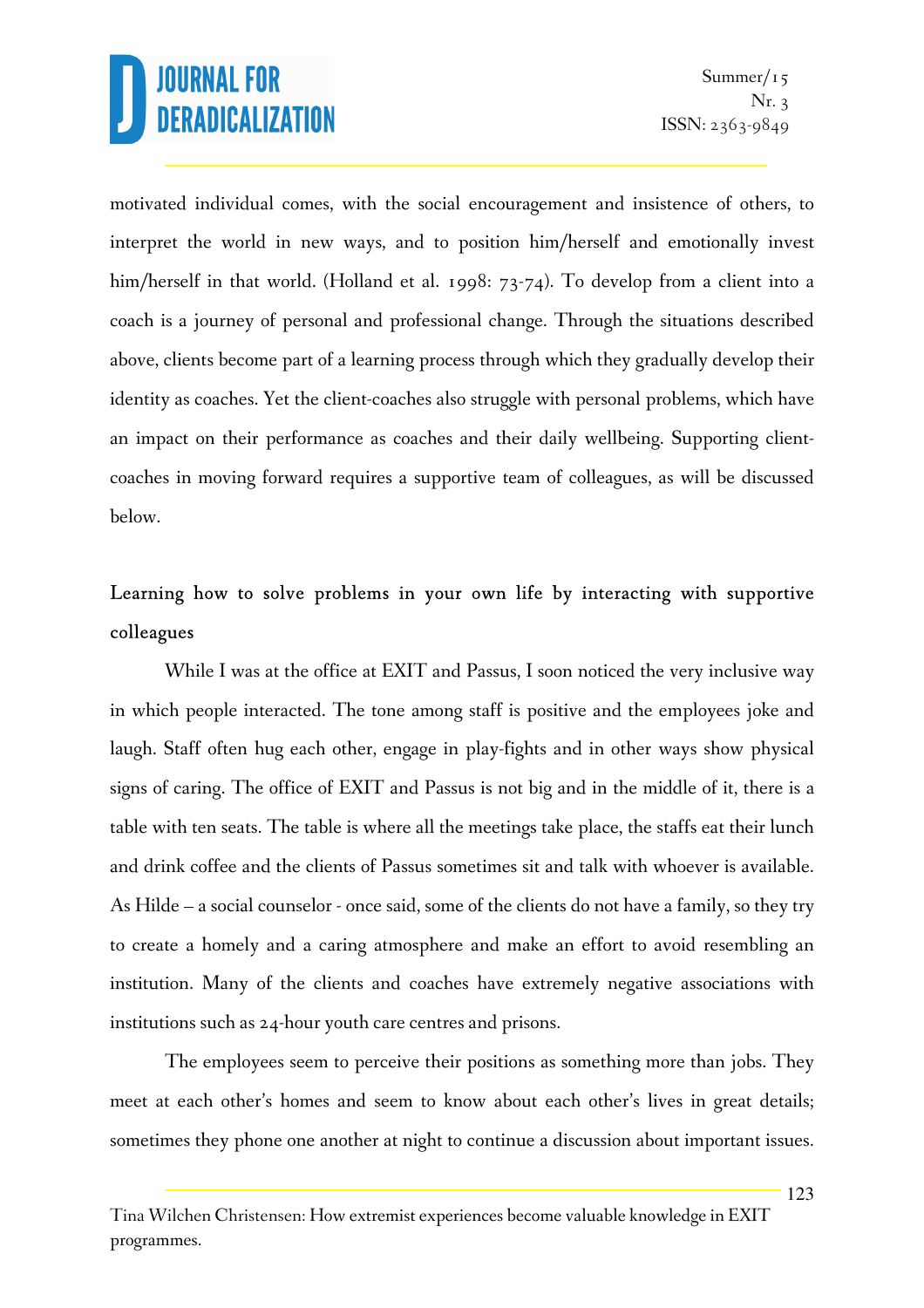One day at the office a client-coach told the staff that he did not feel well. He was feeling very down, lonely and lost and, as he said, when he felt that way, he had a tendency to isolate himself. This particular client-coach is struggling a lot with problems related to his upbringing and his past as a criminal and gang member. Several of the employees asked whether or what they could do to help him: *'Would it help if we dropped by your house? Or should we phone you?'* Several of the staff members ended up exchanging phone numbers with the client-coach and told him that he needed to let them know if he was not feeling well.

At a later stage, he and his girlfriend were beaten up one weekend. He started calling his colleagues and talked to them about the episode, and as he said, they helped him find other ways of approaching the episode. A situation like that could easily have made him relapse into an old behaviour of using violence and thinking about revenge, but he felt that talking to his colleagues had helped him handle the situation in a different way.

The combination of coaches with a criminal and/or extremist past also demands that the other staff members are open to a relationship with their colleagues that may go beyond work issues – when needed. The staff members at EXIT and Passus are familiar with the diverse difficulties client-coaches may be struggling with and the time perspective involved. It can take a long time to change behavioural patterns that may be a result of upbringing combined with a criminal lifestyle easily spanning 20 to 30 years.

The colleagues urging the client-coach to let them know if things are not going well demonstrates how the process of developing new dispositions in the client-coaches is continued during the process of becoming a coach. As the client-coaches start identifying with the coaches by interacting with them and comparing their life to theirs, they can see that the coaches have been where they are now. The other coaches seem to become a symbolic device, providing examples to think about and follow as the client-coaches become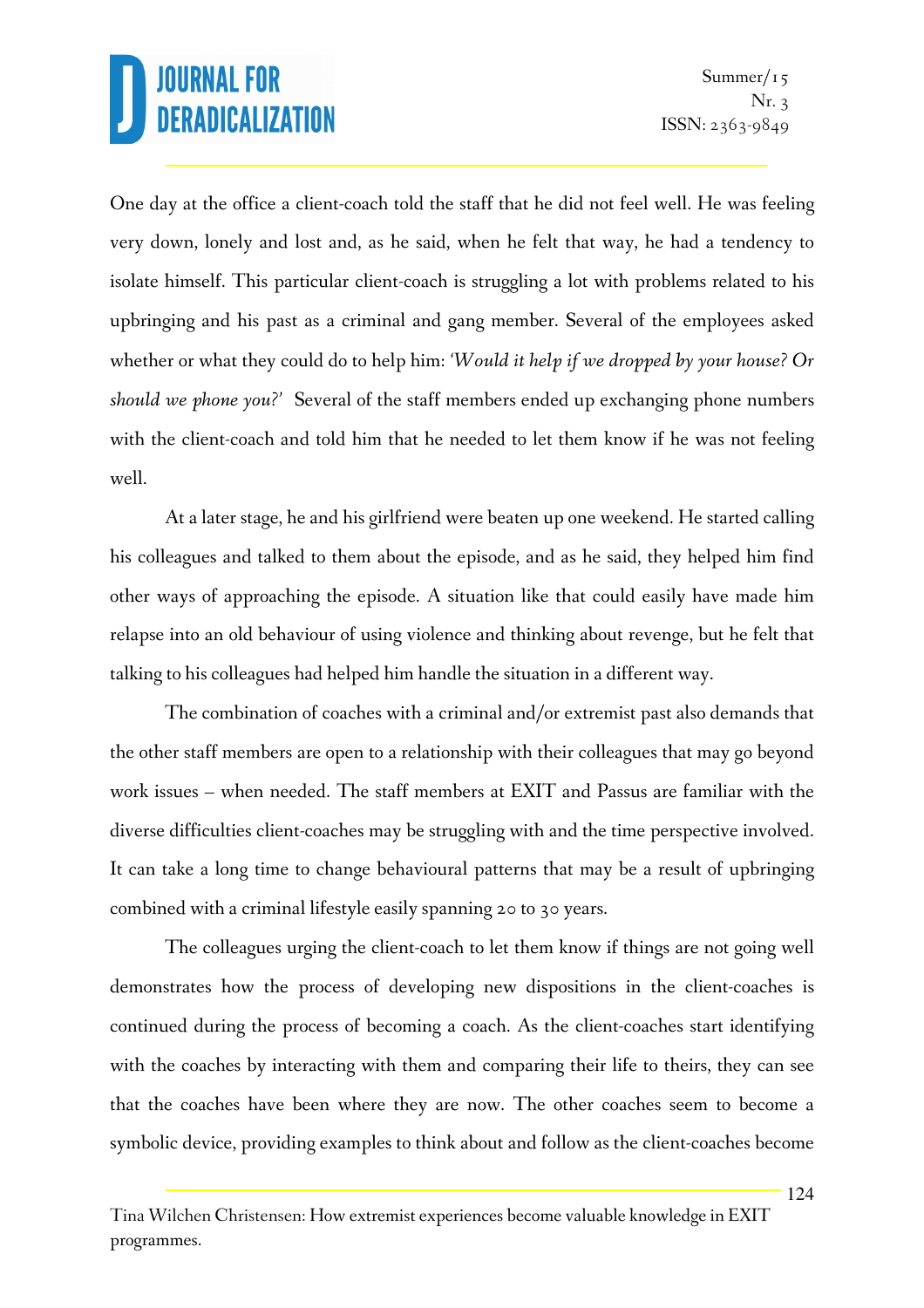aware of alternative ways of reacting and interacting: being trustful, caring and showing emotions (also men). The client-coaches are also made aware of the possibility of calling a friend when things are tough, which becomes salient for them, and which they through repetition come to internalise, whereby a different reaction pattern and way of behaving becomes established (Holland et al. 1998).

Due to their different positions, some staff members have more responsibilities than others. As one of the social counsellors explains, their job is to introduce a structure to the flexible model, which can be a challenge, and to help solve legislative issues in relation to the system. Yet as Ingrid says, staff members who do not have a past as extremists or criminals also need to continue paying attention to the coaches' wellbeing and be prepared to help if support is needed. She elaborates:

*'The approach is that these guys can use their own experiences to help others; the disadvantage is that they have had the same problems and we have at times offered these employees therapy. We have also done this: we had a guy who worked here for many years and was very good at it. But each year at Christmas he suffered from depression, as he was involved in so many cases that reminded him of his own childhood and he got supervision and things like that. A friend of mine, who is a psychiatrist, who simply helps the organisation talked to him. And then he always had time off from mid-December until after New Year, as he could not find peace. But he came back in mid-January and the rest of the group had to accept that; there is difference. The rest of us can just be glad that we do not feel bad. No…but*  we all try to show extra consideration for those with a difficult background, and to consider *how they feel. I know that both Hilde and Anna* (two social counsellors) *and I make an effort to help them with it. For example, Gunnar* (a coach at both EXIT and Passus) *had a very heavy case. When he came in the door, even though I was busy with something else, I just dropped it when I saw how he looked – he came round the corner and in here… into my office.* 

Tina Wilchen Christensen: How extremist experiences become valuable knowledge in EXIT programmes.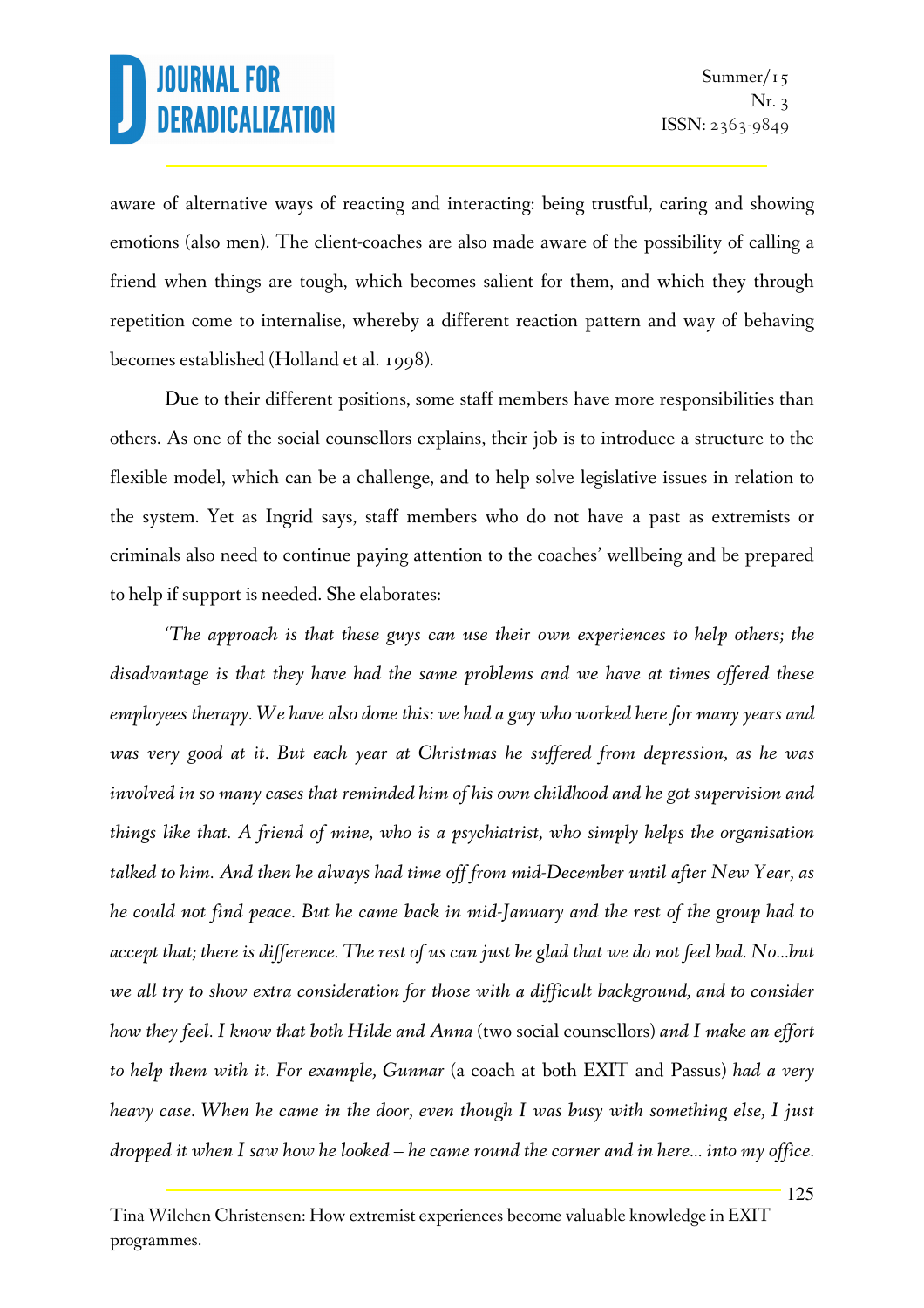*I didn't really have time, but that's how we do it; we work like this. He talks about why it is so difficult, and I listen to him for 15 minutes and say a few words; 'Yes, that's how it can be' or something. Or maybe it takes longer, but we must always be ready to drop what we are doing, and that's the way we try to support the ones with a difficult background.* 

Thus the organisation requires the employees' acceptance of different needs among staff members and a willingness to meet these needs by treating people in different ways, for example, by giving some people more days off than others and letting some coaches do work-outs during working hours. As Ingrid said during an informal conversation, staff members often discuss issues related to clients' cases during the day, as they represent the most demanding part of the job. This is also encouraged as a way of continuously getting different perspectives on the coaches' interaction with clients and issues the coach perceives as difficult and as a way of reducing the emotional pressure of client work. Through this sort of interaction the client-coaches are coming to perceive themselves, the world and what they do through the figured world of Fryshuset and the practice of working with clients at EXIT. A conversation between Anne, a social counsellor, and Magnus, a client-coach at Passus, illustrates this point: *Magnus and Anna were talking about how Magnus felt that he was lying to a client. Anna said, 'No, you are not lying. Because what does it mean to lie?' Magnus answered, 'That it's not telling the truth'. Anna continued;' But you are not lying; you are listening to what the client says, but he is not ready to hear your opinion right now. That is not the same as lying. Magnus had had enough of lies, as he said, and he has taken an oath that he will never lie again. He has had it with lies as his father lied to everybody: his own parents, his brothers and his children* (field note 2012)*.*

As the quote illustrates, the dialogue between the social counsellor Anna and the client-coach also add to his perspective of, in this case, lying: that lying is not necessarily the same as not telling the client exactly how you perceive the situation here and now. The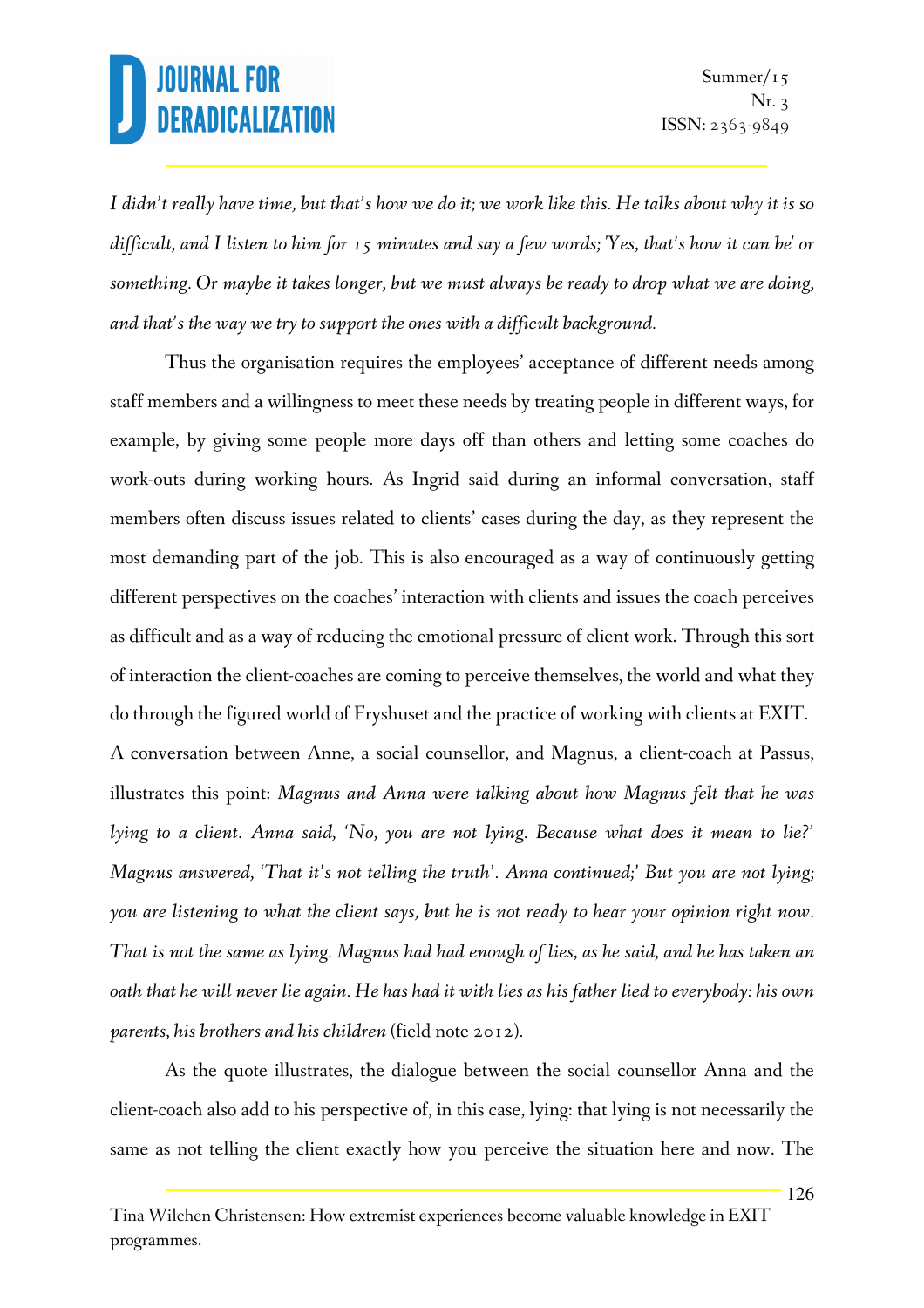dialogues add additional nuances to the situation, making the client-coach aware of new salient points than those he considered when perceiving the situation through the lenses of his own upbringing.

The social counsellors' are the ones who have overall responsibility for handling frustrations, anger, sorrow and insecurity and for supporting (client-)coaches who are having doubts about themselves and the way they handle their clients. The reason for having social counsellors on staff is thus to ensure the quality of the work being done with clients and to supervise the coaches. Ingrid, Hilde and Anna (all social counsellors) influence client support through their work with the coaches.

To sum up the coaches who work with clients are chosen in the first place based on the staff evaluation of their general qualifications and personality. The staff at EXIT and Passus work very closely together and the new coaches learn the skills by working and interacting with more experienced coaches and other staff as well as they get supervision and discuss their work and clients' issues in weekly meetings and daily conversations with the social counsellors about challenging issues related to the work. The clients are also in contact with several staff at EXIT at the same time as well as their first meeting is with other employees than the ones who become their personal coach. Clients can complain about a coach or change coach if the personal match is not successful. In these manners EXIT and Passus seek to secure a professional relationship between client and coaches as well as the coaches are expected to expand their skill though continuing education.

The client-coaches add pivotal knowledge and insight to the work of EXIT and Passus; the organisation would simply not be able to function the way it does without them. Yet for the cooperation to succeed it is important to have developed a practice that includes staff who are more than usually dedicated to their tasks and to the wellbeing of their fellow human beings.

Tina Wilchen Christensen: How extremist experiences become valuable knowledge in EXIT programmes.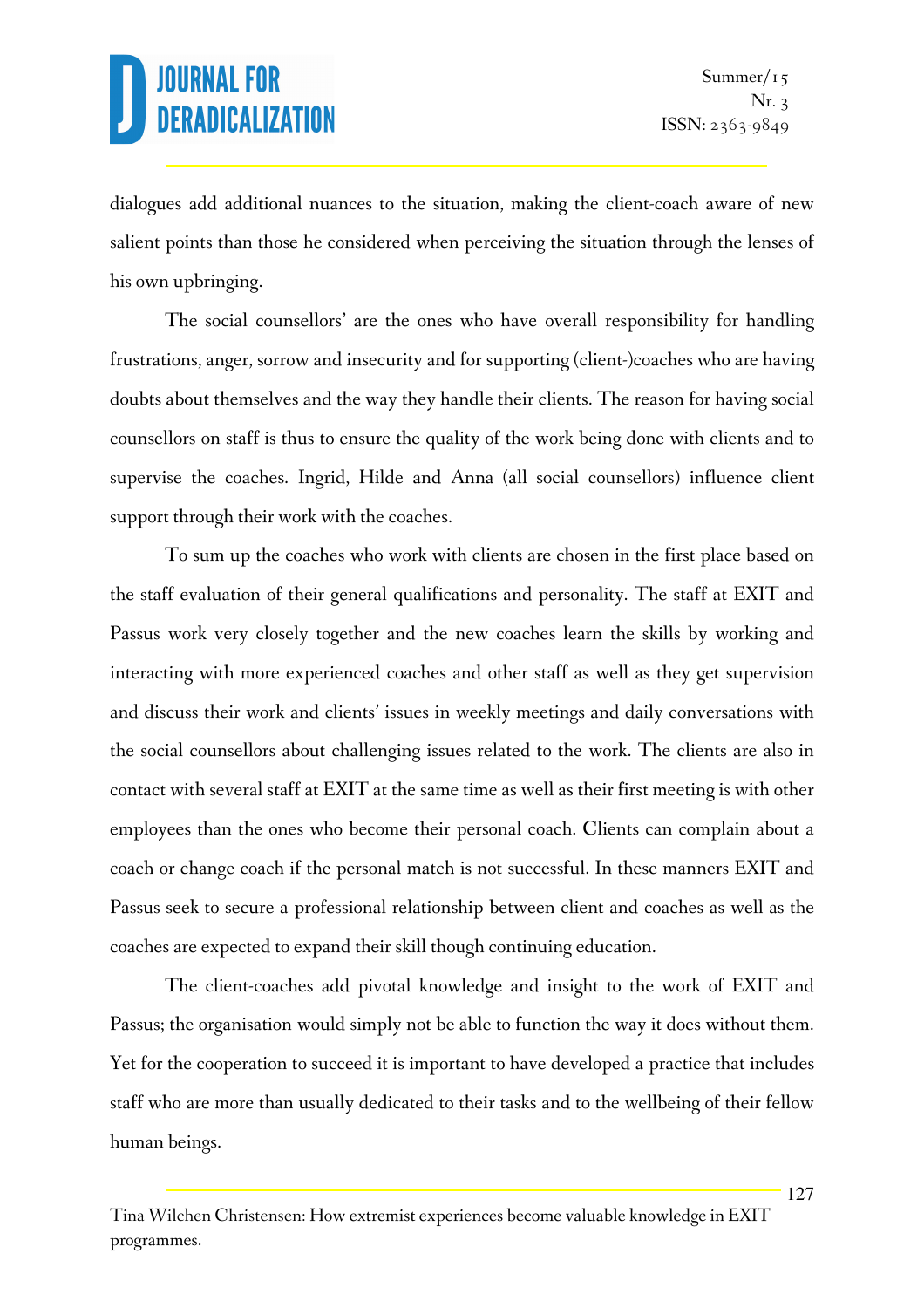### When criminal experiences becomes useful knowledge in a diverse group of employees: concluding remarks

*'It can be hard if you've been hostile towards society for 20 years to go to the social services and ask for help. Or to go to the police you have been in conflict with and have had confrontations with and say,' I need help'. This step can sometimes be difficult. So we think we can be the link and help take the initial contact and ensure that the meeting becomes a success'* (Interview transcript 2012).

The staff members at EXIT and Passus have created a practice in which the 'we' in the above-mentioned quote is a link that can secure a positive meeting between two agents from different figured worlds: a neo-Nazi and a representative of Swedish society, for example, the police or the social services. This is possible because the staff can understand the case from both sides. The 'we' also refers to an integrated whole: the staff, which comprises different employees who play equally important roles in making such a meeting a success.

EXIT's diverse staff members thus play the role of cultural translators and mediators between the institutions – for example, social services and the police – in Swedish society and members from gangs or extremist groups who want to leave their criminal life and reintegrate into society. Each individual employee at EXIT and Passus represents a very different incorporated experience and knowledge of how to act, which he/she has learned by being an agent in different figured worlds, as, for example, a former gang member or extremist, social counsellor or academic. Incorporated experience and knowledge of how to act acquired by participating in one figured world – for example, the White Power Movement – may, when the individual enters a different figured world, form the basis for new competences and positions. Yet the opposite may also happen; a person may find that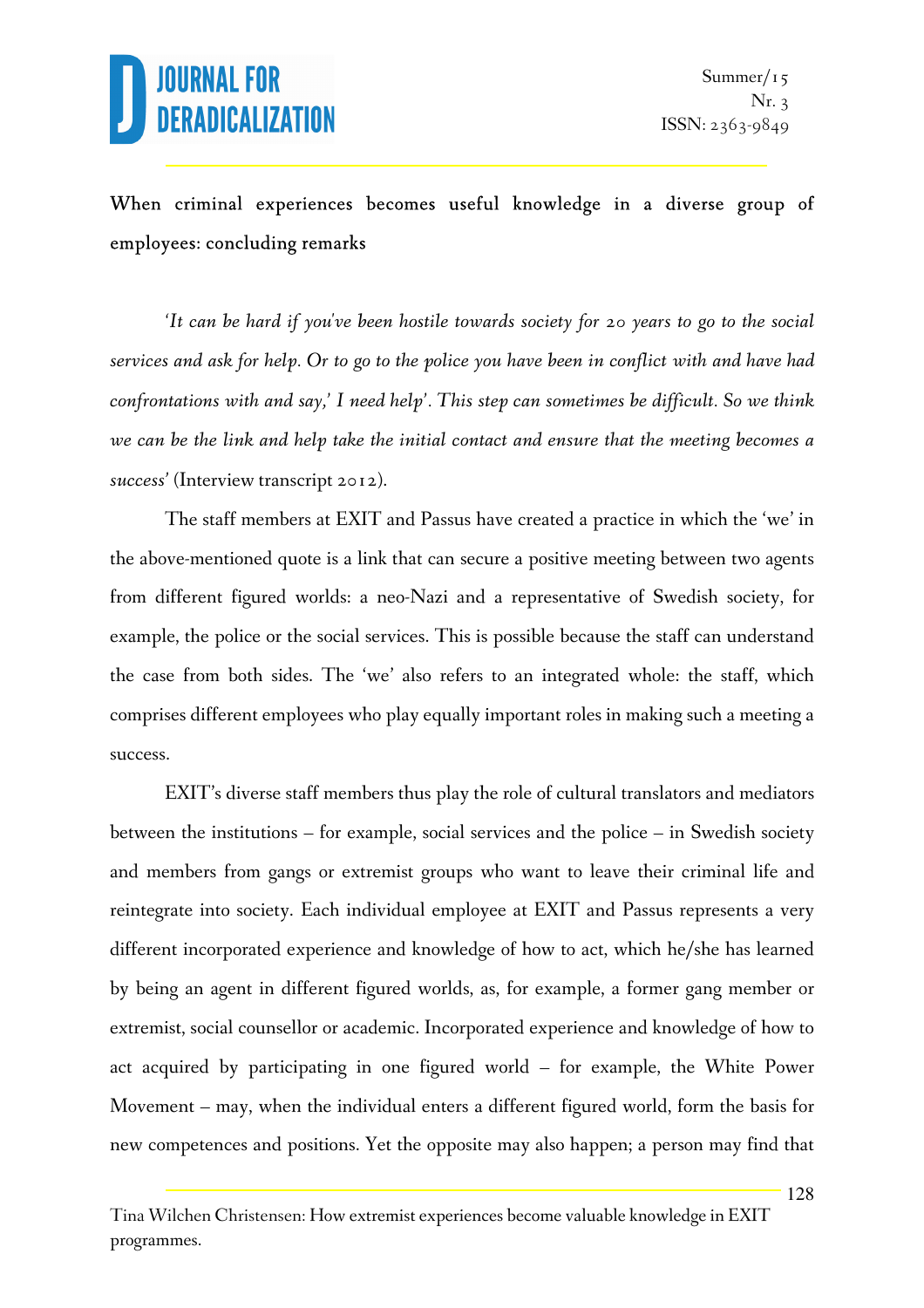he loses opportunities when he enters a different realm of interpretation or figured world precisely because of his past (Hasse 2002:242, Holland et al. 1998).

For the coaches at EXIT/Passus, their criminal and extremist experience would in today's job market and in society in general result in lost opportunities. Yet because they are engaged in a world figured by the cultural model of Fryshuset, they have developed into agents in that world. They have gradually come to perceive their story through EXIT and Fryshuset's frame of interpretation, transforming their extremist self-understanding and identity into that of a coach and social worker. During the process many of their basic assumptions have been changed or reorganised and the coaches have developed a new perspective on themselves, their (previous) problems and what the world is like. They have come to interpret their stories and themselves as part of  $-$  and as an outcome of  $-$  a specific social and historical context.

This means that the coaches, through the process described above, have undergone a reorientation – a process of not only learning, but also of valuation and elevation – of their stories, their identity and their self-understanding (Holland et al. 1998). Over time, when the figured world of Fryshuset comes to constitute the coaches' self-knowledge and frame of reality, the reorientation makes them categorise others in a different way and see their previous assumptions in a new light. People whom the coaches previously perceived as, for example, '*enemies'*, might as an outcome of the reorientation become categorised as 'former enemies' and finally end as illustrated by a situation involving a coach from Passus:

*'Magnus told us how he had for months had thoughts about a person from the public authorities. He had thought about him almost daily and had always wanted to beat him up. Then he met him a few days ago - and ended up talking to him for about 10 minutes. He felt very relieved afterwards, he said, and he does not think about him – as much – any longer'* (field note 2012).

Tina Wilchen Christensen: How extremist experiences become valuable knowledge in EXIT programmes.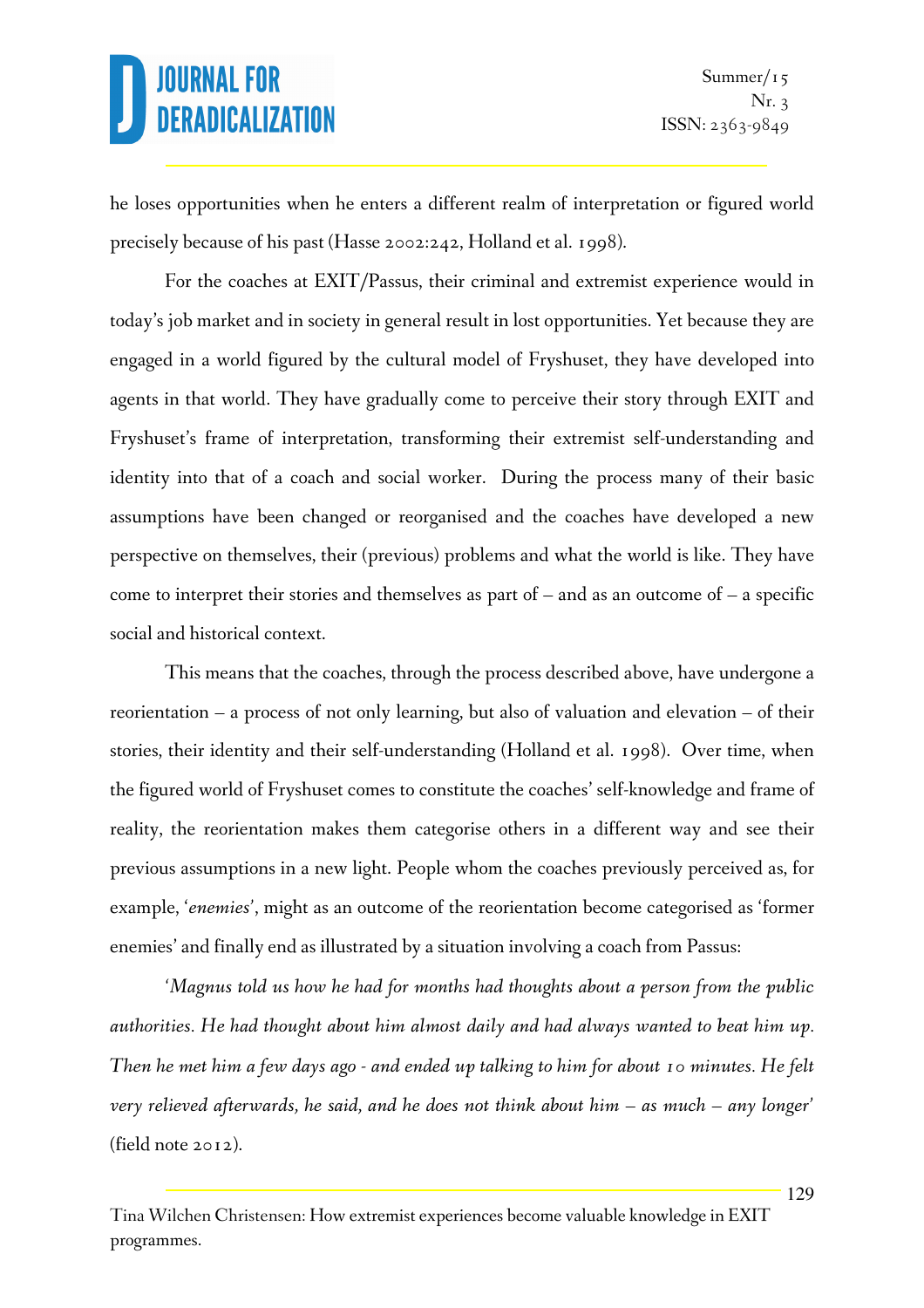A coach from EXIT also remarked that he has come to perceive things in a way he hardly believed possible:

*'Gunnar says that he has knee-jerk kinds of reactions when he sees people from the criminal world, and then he knows exactly what they are like and how they think – a perception he used to be so annoyed by when the police used to perceive him in the exact same way. But now – as he says – he does much of the same and feels that he can see right through the clients'* (field note 2012).

These brief examples illustrate how individuals, when they come to identify themselves with their position as coaches at EXIT and Passus, no longer act according to the logic at work in the criminal world as it is not their personal knowledge any longer. Instead, they evaluate situations and act according to the norms at adding sense to the figured world of Fryshuset and EXIT.

The coaches' changed perspective shows how EXIT's values have become their values, making them perceive their personal experiences as former right-wing extremists through these lenses. This is the crucial precondition for their work and for them to be able to use their knowledge of the extremist right wing or gang life to help others to leave what they have come to view as a destructive and anti-democratic lifestyle.

The empirical setting of EXIT is based on people in the process of transforming their identity, which implies that the individuals' self-perceptions and categorization develops from one sort of identity, associated actions and perspective to different ones. My empirical material has thus required a theoretical approach, which capture the dynamic dimension of the self, and which can account for the interplay between change and a sort of established identity (Grossen and Salzar Orvig 2011), which for the sake of simplicity, can be defined as developing a particular sense of who one is in the eyes of oneself and others (Holland 2010:271).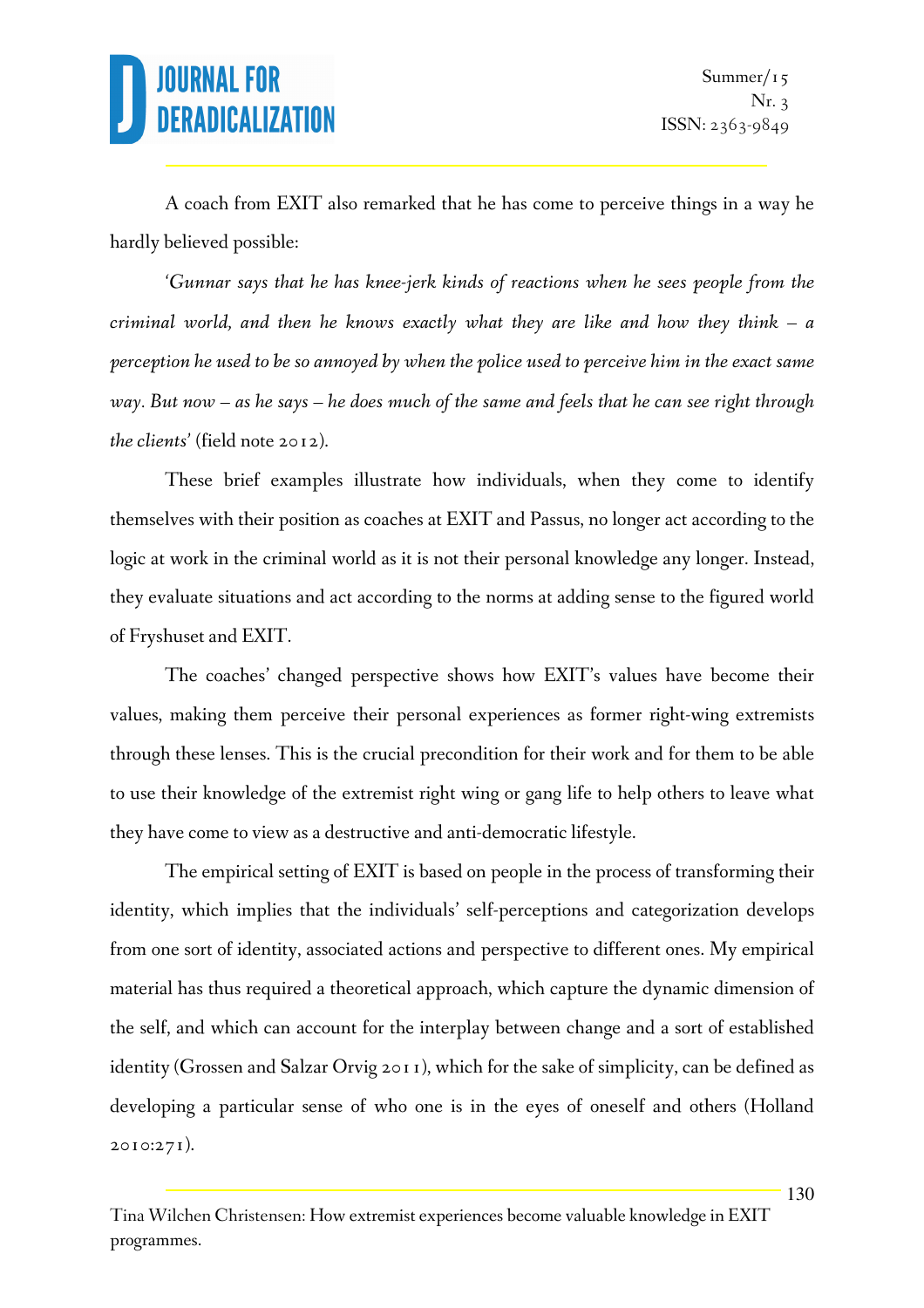As my intention has been to describe identity formation in a specific context based on a particular setting and empirical data, I have not gone through the vast literature about identity. I have chosen a theoretical approach, which highlights identity as formed in practice and helped me to focus on the practice and the multiple actions, activities and dialogues, which make people, invest themselves in different worlds and thus develop an alternative identity.

It has thus been pivotal to describe the significance of, and ways in which, actors engage in social practice, linked to a symbolic realm, to account for, how their engagement makes them transform their identity and perspectives - regardless of whether they engage in the extreme right, Fryshuset and/or EXIT.

To describe the process of developing an (alternative) identity thus requires a frame that conceptualises action and agency as having recourse to symbolic structures of meaning (Reckwitz 2002), which is a crucial aspect of social practice theory in which identities are perceived as outcomes of self-identification and self-investments in a practice linked to a culturally defined meaning-system (Holland 2010: 271).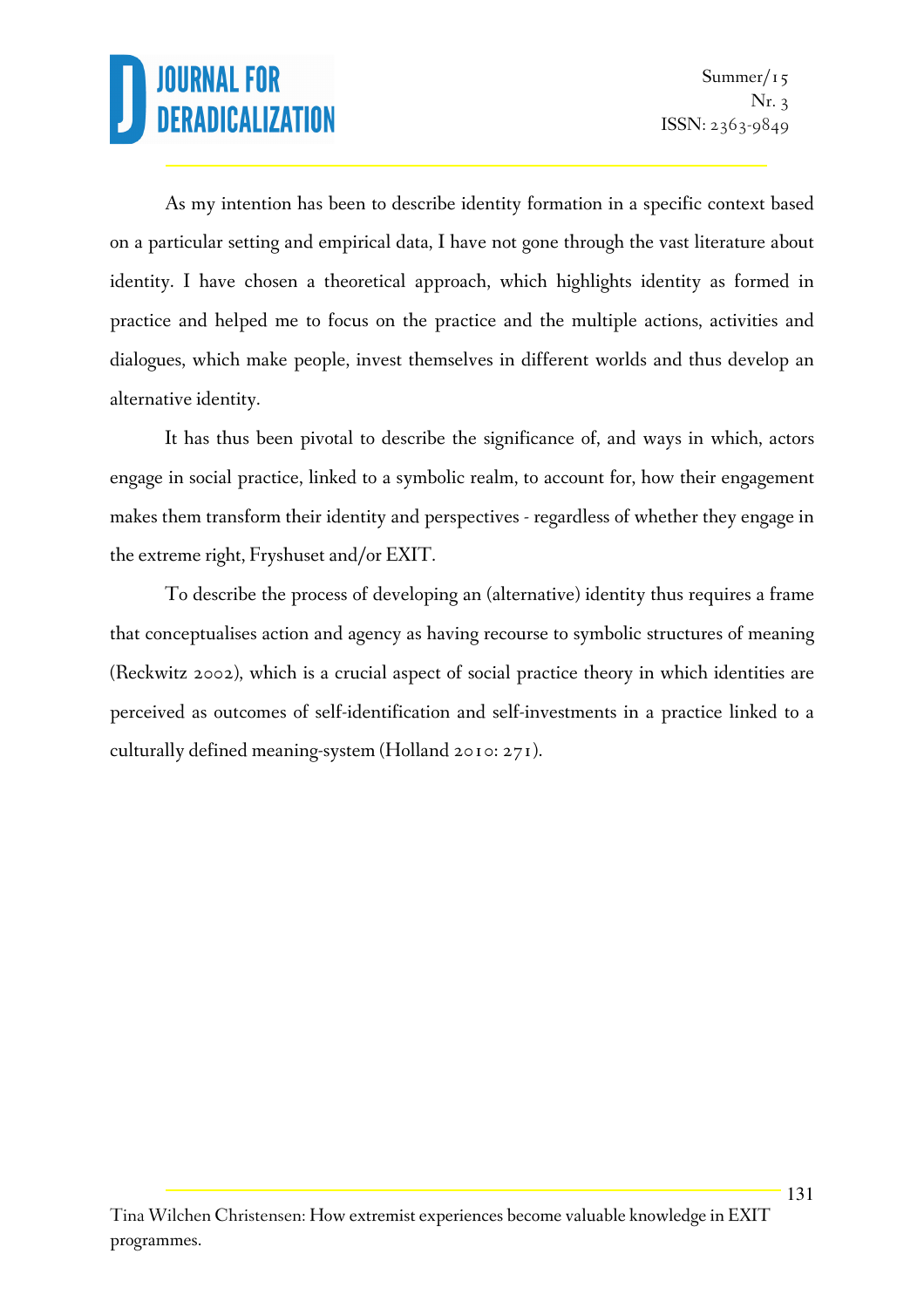

#### References:

Bjørgo, Tore (1997) *Racist and Rightwing Violence in Scandinavia, Patterns, Perpetrators, and Responses*, Tano Aschehougs Fonteneserie

Bjørgo, Tore, Jaap van Donselaar and Sara Grunenberg (2009) 'Processes of disengagement from violent groups of the extreme right' in *Leaving Terrorism Behind*, Bjørgo, Tore & Horgan, John, Routledge, New York

Bergström, Gunnar (2012) *Kriminalitet som Livsstil*, Studentlitteratur, AB Lund

Carlberg, Anders (2008) *Generationsklyftan hotar demokratin*, Hjalmarson & Högberg

Christensen, Tina Wilchen (2014) 'Adding a grey tone to a black and white worldview – How role models and social encouragement can lead former right wing extremists to transform their identity' in Rieker, Peter, eds. *Hilfe zum Ausstieg? Ansätze und Erfahrungen professioneller Angebote zum Ausstieg aus rechtsextremen Szenen*. Weinheim/Basel: Beltz Juventa.

Christensen, Tina Wilchen (2013) 'To Study the Significance of Social Interaction for Former Right Wing Extremists Wanting to Disengage: Doing Participant Observation and Qualitative Interviews', http://srmo.sagepub.com/view/methods-case-studies- $2013/n140.xml$ 

Christensen, Tina Wilchen (2014 in press) 'The challenge of researching neo-Nazis struggling to leave the White Power Movement' in Deuchar, Ross and Bhopal, Kalwant, eds., *The complexities and dilemmas of researching marginalised groups*, Routledge

Eiternes, Tom Kimmo; Fangen, Katrine (2002): *Bak Nynazismen*, Cappelen Damm A/S, Oslo

Grossen, M. & Salazar Orvig, A. (2011). Dialogism and dialogicality in the study of the self . *Culture Psychology*  $17(4)$ , 491-509.

Hasse, Cathrine (2002) *Kultur i bevægelse: fra deltagerobservation til kulturanalyse - i det fysiske rum*, Samfundslitteratur.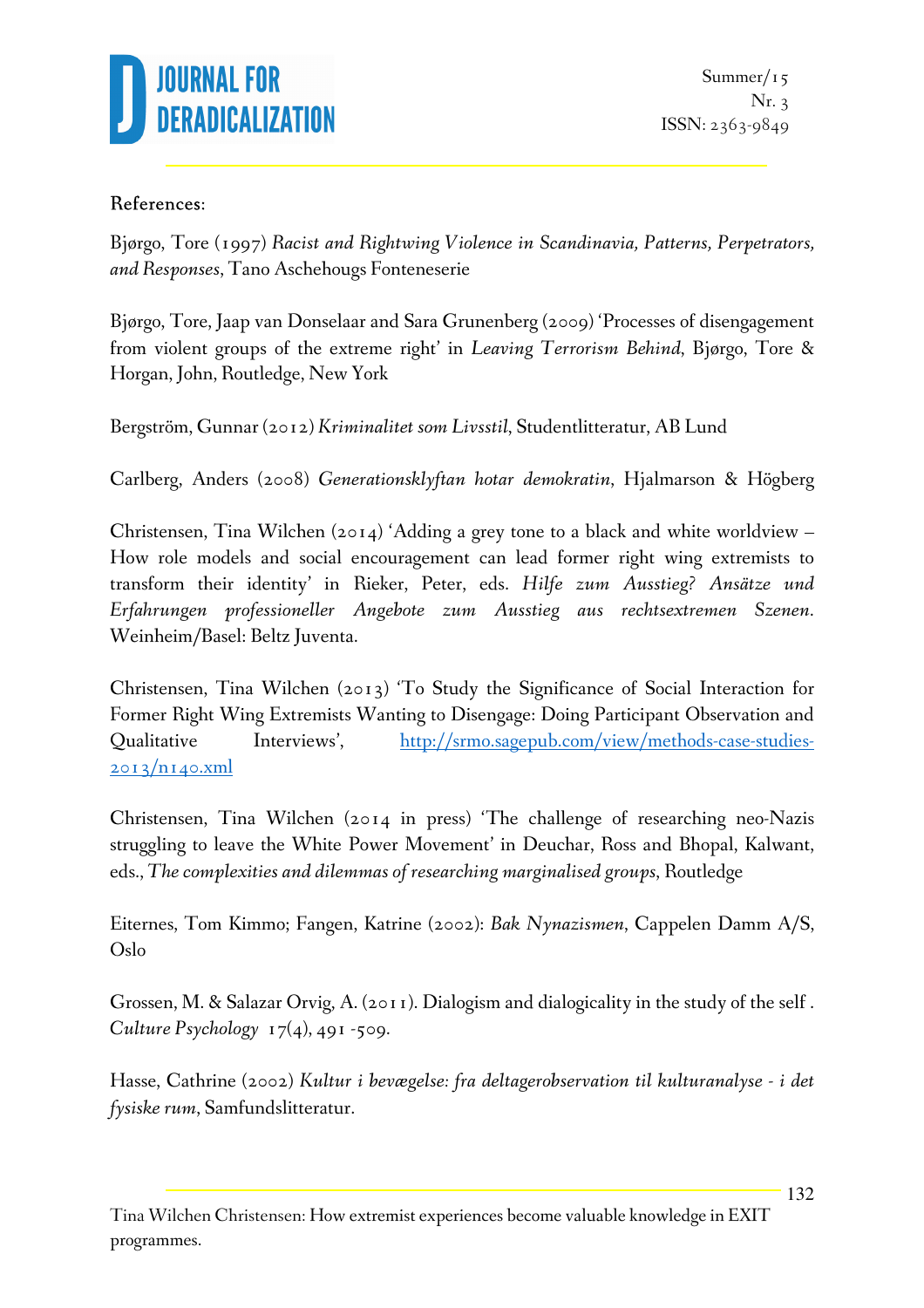

Holland, Dorothy, Lachicotte Jr., William, Skinner, Debra & Cain, Carole (1998) *Identity and Agency in Cultural Worlds*, Harvard University Press, Cambridge, Massachusetts, London, England

Holland, Dorothy C. and Skinner, Debra G (1997) The Co-development of Identity, Agency and Lived Worlds in *Comparisons in Human Development* ed. Tudge, Jonathan, Michael J. Shanahan, Greensboro and Valsiner, Jaan, Cambridge Studies in Social and Emotional Development

Holland, Dorothy (2010) 'Symbolic Worlds in time/space of practice - Identities and transformation' in *Symbolic Transformation, The Mind in Movement Through Culture and Society* Wagoner, Brady (eds.), Routledge, New York

Lave and Wenger (1991) *Situated Learning: Legitimate Peripheral Participation*, Cambridge University Press

Lindahl, Kent and Matsson, Janne (2000) *Exit min väg bort från nazismen*, Norstedt

 Lodenious, Anna-Lena (2014) Ein Leben voller Has sund Gealt hinter sich lassen. Die Geschichte von EXIT in Schweden in Rieker, Peter, eds., *Hilfe zum Ausstieg? Ansätze und Erfahrungen professioneller Angebote zum Ausstieg aus rechtsextremen Szenen*. Weinheim/Basel: Beltz Juventa.

Reckwitz, Andreas (200) Toward a Theory of Social Practices, A development in culturalist theorizing in European Journal of Social Theory, 2002 (5), no. 2, pp. 245- 265

Wilken, Lisanne (2007) *Pierre Bourdieu*, Frederiksberg, Roskilde Universitetsforlag

### References from the internet

http://sv.wikipedia.org/wiki/Anders\_Carlberg (2.6.2014) http://en.wikipedia.org/wiki/Anders Carlberg (2.6.2014) http://fryshuset.se/om-fryshuset/vision-och-vardegrund/ (2.6.2014) http://arbetaren.se/artiklar/fryshuset-en-skattefinansierad-nazilokal/ (16.5.2014) http://expo.se/2003/kommunala-bidrag-finansierade-vam\_262.html (2.6.2014) http://www.ungdomsstyrelsen.se/sites/default/files/publikationer\_uploads/utvarderingav-exit.pdf 01.08.2010